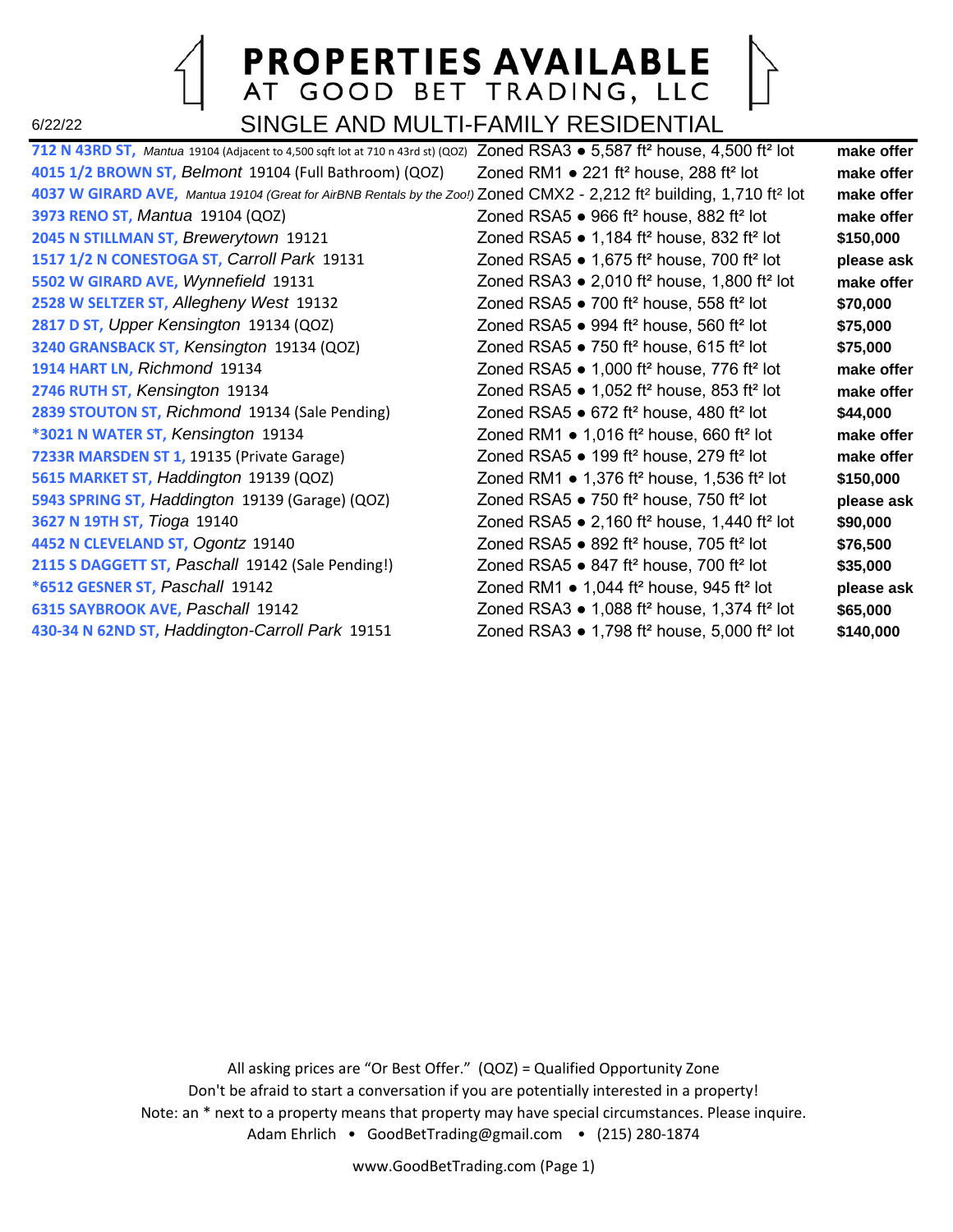#### **PROPERTIES AVAILABLE** AT GOOD BET TRADING, LLC COMMERCIAL/INDUSTRIAL PROPERTIES

**4407 FRANKFORD AVE,** *Frankford* 19124 Zoned CMX2 - 3,240 ft² building, 2,176 ft² lot **\$200,000 \*3350 N FRONT ST,** *Upper Kensington* 19140 (Sale Pending!) Zoned CMX2 - 1,350 ft² building, 1,040 ft² lot **\$125,000 1100 COBBS CREEK PKWY,** *Cobbs Creek* 19143 Zoned I2 - 51,044 ft² lot (Over an Acre!) **\$900,000 430-34 N 62ND ST,** *Haddington-Carroll Park* 19151 Zoned RSA3 - 1,798 ft² building, 5,000 ft² lot **\$160,000**

**4037 W GIRARD AVE,** *Mantua* 19104 (Great for AirBNB Rentals by the Zoo!) Zoned CMX2 - 2,212 ft² building, 1,710 ft² lot **make offer 2406 RIDGE AVE,** *Brewerytown/Sharswood* 19121 (QOZ) Zoned CMX2 - 3,018 ft² building, 1,440 ft² lot **make offer 1250 N 52ND ST,** *Haddington-Carroll Park* 19131 (QOZ) Zoned CMX2 - 2,616 ft² building, 1,465 ft² lot **make offer 3051 N 5TH ST,** Fairhill 19133 (Church) (QOZ) Zoned CMX2.5 - 14,400 ft² building, 7,200 ft² lot **make offer 2301 N ORKNEY ST,** *Glenwood* 19133 (Garages) Zoned RSA5 - 960 ft² building, 485 ft² lot **please ask 2867 KENSINGTON AVE,** *Richmond* 19134 Zoned CMX2 - 2,245 ft² building, 2,280 ft² lot **make offer 3421 GERMANTOWN AVE,** *Franklinville* 19140 (QOZ) Zoned CMX2 - 2,323 ft² building, 1,030 ft² lot **make offer 5509 BALTIMORE AVE,** *Cobbs Creek* 19143 Zoned CMX2 - 1,696 ft² building, 1,292 ft² lot **make offer 208-10 E HAINES ST,** *Germantown* 19144 (QOZ) Zoned RSA5 - 3,855 ft² building, 5,828 ft² lot **make offer**

#### 6/22/22

6/22/22

#### VACANT LOTS

**874 N 40TH ST, Belmont 19104 (QOZ) 1114 N 40TH ST, Mantua 19104 1112 N 41ST ST, Mantua 19104 1122 N 41ST ST, East Parkside 19104 1238 N 42ND ST, East Parkside 19104 710 N 43RD ST, Mantua 19104 (QOZ) 837 N 43RD ST, Belmont 19104** 1021 N 43RD ST, *Belmont 19104* (QOZ) **883 N 45TH ST,** *Mill Creek 19104* **(QOZ) (Best and Final Offers)** 893 N 45TH ST, Mill Creek 19104 (QOZ) **923 N 45TH ST, Mill Creek 19104 (QOZ) 3723 ASPEN ST, Mantua 19104 3869 ASPEN ST, Mantua 19104 (QOZ) 802 BROOKLYN ST, Belmont 19104 4309R-17 FAIRMOUNT AVE,** *West Powelton 19104* **(QOZ) 3854 FOLSOM ST, Mantua 19104 (QOZ) 702 & 704 N HOLLY ST, Haverford North 19104 (QOZ) 4113 LEIDY AVE, East Parkside 19104 4143 LEIDY AVE, East Parkside 19104 4185 LEIDY AVE, East Parkside** 19104 (Best and Final!) **3819 MELON ST, Mantua 19104 4029 OGDEN ST, Belmont 19104 (QOZ) 4255 OGDEN ST, Belmont** 19104 (Corner) (QOZ) (Best and Final) **1010 PALLAS ST, Belmont 19104 (QOZ) 1016 PALLAS ST, Mantua 19104 (QOZ)** 

| Zoned CMX2 - 961 ft <sup>2</sup> vacant land   | make offer |
|------------------------------------------------|------------|
| Zoned CMX1 - 1,700 ft <sup>2</sup> vacant land | make offer |
| Zoned RM1 - 1,700 ft <sup>2</sup> vacant land  | \$140,000  |
| Zoned RM1 - 1,700 ft <sup>2</sup> vacant land  | make offer |
| Zoned RSA5 - 1,522 ft <sup>2</sup> vacant land | make offer |
| Zoned RSA3 - 4,500 ft <sup>2</sup> vacant land | make offer |
| Zoned RM1 - 617 ft <sup>2</sup> vacant land    | make offer |
| Zoned CMX2 - 1,109 ft <sup>2</sup> vacant land | make offer |
| Zoned RM1 - 1,366 ft <sup>2</sup> vacant land  | \$125,000  |
| Zoned CMX2 - 562 ft <sup>2</sup> vacant land   | make offer |
| Zoned RM1 - 700 ft <sup>2</sup> vacant land    | make offer |
| Zoned RSA5 - 726 ft <sup>2</sup> vacant land   | make offer |
| Zoned RSA5 - 1,200 ft <sup>2</sup> vacant land | make offer |
| Zoned CMX2 - 406 ft <sup>2</sup> vacant land   | make offer |
| Zoned RM1 - 7,248 ft <sup>2</sup> vacant land  | make offer |
| Zoned RSA5 - 1,120 ft <sup>2</sup> vacant land | make offer |
| Zoned RM1 - 1,352 ft <sup>2</sup> vacant land  | make offer |
| Zoned RSA5 - 1,440 ft <sup>2</sup> vacant land | make offer |
| Zoned RSA5 - 2,560 ft <sup>2</sup> vacant land | make offer |
| Zoned RSA5 - 1,440 ft <sup>2</sup> vacant land | \$90,000   |
| Zoned RSA5 - 762 ft <sup>2</sup> vacant land   | make offer |
| Zoned RM1 - 919 ft <sup>2</sup> vacant land    | \$75,000   |
| Zoned RM1 - 1,210 ft <sup>2</sup> vacant land  | \$125,000  |
| Zoned RM1 - 832 ft <sup>2</sup> vacant land    | \$95,000   |
| Zoned RM1 - 882 ft <sup>2</sup> vacant land    | \$95,000   |
|                                                |            |

All asking prices are "Or Best Offer." (QOZ) = Qualified Opportunity Zone Don't be afraid to start a conversation if you are potentially interested in a property! Note: an \* next to a property means that property may have special circumstances. Please inquire. Adam Ehrlich • GoodBetTrading@gmail.com • (215) 280-1874

www.GoodBetTrading.com (Page 2)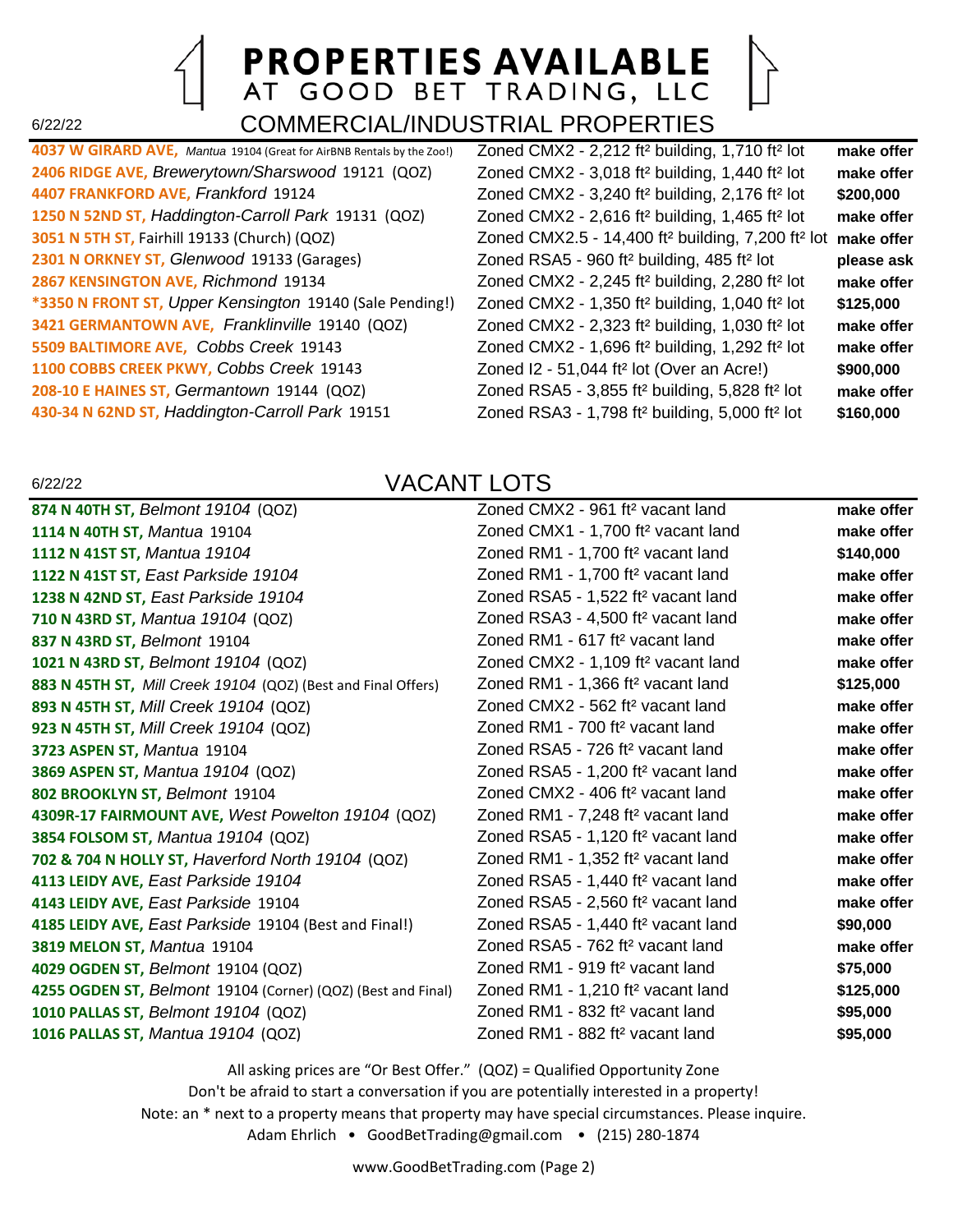

### **PROPERTIES AVAILABLE** AT GOOD BET TRADING, LLC

VACANT LOTS (cont'd)

**1034 PALLAS ST,** *Belmont* 19104 (QOZ) Zoned RSA5 - 882 ft² vacant land **\$95,000 3830-3832 POPLAR ST,** *East Parkside* 19104 (Adjacent Lots) Zoned RSA5 - 2,400 ft² vacant land **make offer 4028 POPLAR ST,** *East Parkside 19104 (Very Big!)* Zoned RSA5 - 10,248 ft² vacant land **make offer 4172 POPLAR ST,** *East Parkside 19104* Zoned RSA5 - 1,408 ft² vacant land **make offer 4182 POPLAR ST,** *East Parkside 19104* Zoned RSA5 - 1,030 ft² vacant land **make offer 3807 RENO ST,** *Mantua 19104* Zoned RSA5 - 969 ft² vacant land **please ask 3856 RENO ST,** *Mantua 19104* (QOZ) Zoned RSA5 - 1,015 ft² vacant land **make offer 3914 RENO ST,** *Mantua 19104* (QOZ) Zoned RSA5 - 850 ft² vacant land **make offer 4118 W STILES ST,** *East Parkside 19104* Zoned RSA5 - 1,246 ft² vacant land **make offer 1112 SLOAN ST,** *East Parkside* 19104 Zoned RSA5 - 836 ft² vacant land **make offer 634 UNION ST,** *Mantua* 19104 (QOZ) Zoned RSA5 - 784 ft² vacant land **make offer 1117 UNION ST,** *East Parkside* 19104 Zoned RSA5 - 535 ft² vacant land **make offer 1140 UNION ST,** *East Parkside 19104* Zoned RSA5 - 711 ft² vacant land **make offer 883 WIOTA ST,** *Belmont 19104* (QOZ) Zoned CMX2 - 654 ft² vacant land **please ask 3972 WYALUSING AVE,** *East Parkside 19104* Zoned RSA5 - 693 ft² vacant land **make offer 4238 WYALUSING AVE,** *Belmont* 19104 (QOZ) Zoned RM1 - 1,100 ft² vacant land **\$125,000 1414 BRIGHTON ST,** *Oxford Circle 19111* Zoned RSA3 - 2,750 ft² vacant land **please ask 1200R BYBERRY RD,** *Somerton* 19116 (Huge Lot!) (Last Call!) Zoned RSA2 - 27,131 ft² vacant land **\$145,000 6652 CROWSON ST,** *East Mount Airy* 19119 (Best and Final!) Zoned RSA5 - 2,250 ft² vacant land **\$80,000 420 E GORGAS LN,** *Mount Airy East 19119* Zoned RSA3 - 3,855 ft² vacant land **\$170,000 725 W ROCKLAND ST,** *Olney* 19120 Zoned RSA5 - 1,355 ft² vacant land **\$32,500 109 & 111 W ROOSEVELT BLVD,** *Olney 19120 (Best & Final!)* Zoned RTA1 - 3,520 ft² vacant land **\$140,000 4915 B ST,** *Fentonville 19120 (Best & Final!) (Corner!)* Zoned RSA5 - 1,170 ft² vacant land **\$50,000 4512 N ORIANNA ST,** *Feltonville 19120 (Sale Pending!)* Zoned RSA5 - 1,014 ft² vacant land **\$20,000 705 W ROCKLAND ST,** *Olney 19120* (QOZ) Zoned RSA5 - 1,312 ft² vacant land **\$40,000 1722 N 23RD ST,** *Brewerytown/Sharswood* 19121 (QOZ) Zoned RSA5 - 722 ft² vacant land **make offer 1727 N 23RD ST,** *Brewerytown/Sharswood 19121* Zoned RSA5 - 854 ft² vacant land **make offer 2023 N 25TH ST,** *North Central* 19121 Zoned RSA5 - 1,232 ft² vacant land **make offer 1714 N 26TH ST,** *Brewerytown* 19121 (Best & Final!) (QOZ) Zoned RSA5 - 945 ft² vacant land **\$115,000 1722 N 26TH ST,** *Brewerytown* 19121 (QOZ) Zoned RSA5 - 945 ft² vacant land **\$115,000 1738 N 27TH ST,** *Brewerytown* 19121 (Corner) (QOZ) Zoned RSA5 - 1,083 ft² vacant land **\$120,000 1748 N 27TH ST,** *Brewerytown 19121* Zoned RSA5 - 1,160 ft² vacant land **\$120,000 1850 N 27TH ST,** *Brewerytown* 19121 Zoned RSA5 - 1,013 ft² vacant land **\$115,000 1861 N 27TH ST,** *Brewerytown* 19121 Zoned RSA5 - 1,089 ft² vacant land **\$115,000 1726-1728 N BONSALL ST,** *Brewerytown/Sharswood 19121* (QOZ) Zoned RSA5 - 1,200 ft² vacant land **\$140,000 1734 N BONSALL ST,** *North Central 19121* (QOZ) Zoned RSA5 - 600 ft² vacant land **\$70,000 1738 N BONSALL ST,** *Brewerytown/Sharswood 19121* (QOZ) Zoned RSA5 - 600 ft² vacant land **\$70,000 1805 N BUCKNELL ST,** *Brewerytown/Sharswood 19121* Zoned RSA5 - 658 ft² vacant land **\$80,000 1819 N BUCKNELL ST,** *Brewerytown/Sharswood 19121* Zoned RSA5 - 658 ft² vacant land **\$80,000 1823 N BUCKNELL ST,** *Brewerytown/Sharswood 19121* Zoned RSA5 - 659 ft² vacant land **\$80,000 1839 N BUCKNELL ST,** *Brewerytown/Sharswood 19121* Zoned RSA5 - 658 ft² vacant land **\$80,000 1850 N BUCKNELL ST,** *Brewerytown/Sharswood 19121* Zoned RSA5 - 651 ft² vacant land **\$80,000** All asking prices are "Or Best Offer." (QOZ) = Qualified Opportunity Zone

Don't be afraid to start a conversation if you are potentially interested in a property! Note: an \* next to a property means that property may have special circumstances. Please inquire.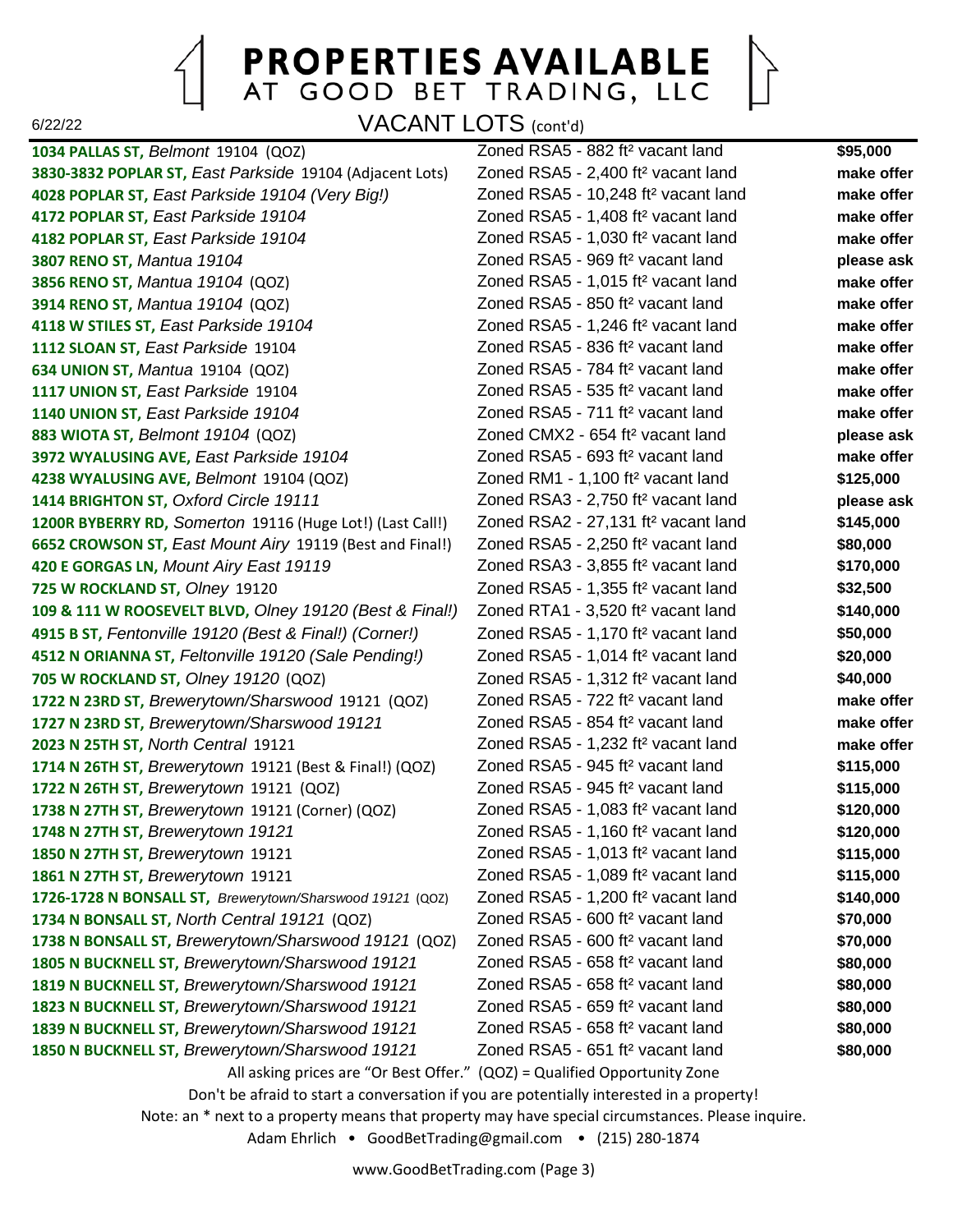

### **PROPERTIES AVAILABLE** AT GOOD BET TRADING, LLC

VACANT LOTS (cont'd)

**1859 N BUCKNELL ST,** *Brewerytown/Sharswood 19121* Zoned RSA5 - 658 ft² vacant land **\$80,000 1865 N BUCKNELL ST,** *Brewerytown/Sharswood 19121* Zoned RSA5 - 658 ft² vacant land **\$80,000 2725 W EYRE ST,** *Brewerytown* 19121 (QOZ) Zoned RSA5 - 783 ft² vacant land **make offer 1729 N HOLLYWOOD ST,** *Brewerytown 19121* Zoned RSA5 - 754 ft² vacant land **please ask 1714 JUDSON ST,** *Brewerytown/Sharswood 19121* (QOZ) Zoned RSA5 - 1,210 ft² vacant land **make offer 1802 & 1804 N JUDSON ST,** *Brewerytown* 19121 Zoned RSA5 - 1,416 ft² vacant land **\$170,000 1803 JUDSON ST,** *Brewerytown 19121* Zoned RSA5 - 708 ft² vacant land **\$85,000 1819 N NEWKIRK ST,** *Brewerytown 19121* Zoned RSA5 - 930 ft² vacant land **make offer 2419 W NORRIS ST,** *Brewerytown/Sharswood* 19121 Zoned RSA5 - 1,232 ft² vacant land **make offer 2433 W NORRIS ST,** *Brewerytown/Sharswood* 19121 Zoned RSA5 - 1,232 ft² vacant land **make offer 2222 PAGE ST,** *North Central 19121* Zoned RSA5 - 1,020 ft² vacant land **make offer 2554 PAGE ST,** *Brewerytown* 19121 Zoned RSA5 - 800 ft² vacant land **make offer 2341 TURNER ST,** *North Central 19121* (QOZ) Zoned RM1 - 835 ft² vacant land **make offer 1217 ADAMS AVE,** *Frankford 19124 (Best and Final Offers)* Zoned RSA5 - 1,387 ft² vacant land **\$22,000 \*1527 ADAMS AVE,** *Frankford 19124* Zoned RSA5 - 966 ft² vacant land **\$16,000 1021 ARROTT ST,** *Northwood 19124 (Large!)* Zoned RSA3 - 22,000 ft² vacant land **\$1,125,000 1670 BRIDGE ST,** *Frankford 19124* (QOZ) Zoned RSA5 - 1,600 ft² vacant land **please ask \*4329 FACTORY ST,** *Frankford 19124* Zoned RSA5 - 1,940 ft² vacant land **make offer 4049 GLENDALE ST,** *Juniata 19124* Zoned RSA5 - 926 ft² vacant land **\$22,500 \*1700 HAWORTH ST,** *Frankford 19124* Zoned RSA5 - 1,324 ft² vacant land **please ask 4301-05 HORROCKS ST,** *Frankford* 19124 Zoned RSA5 - 1,240 ft² vacant land **\$45,000 4416 LEIPER ST,** *Frankford 19124 (75 Units by right)* Zoned RM1 - 18,634 ft² vacant land **\$1,150,000 4646R NAPLES ST,** *Frankford* 19124 (Over an Acre!) Zoned I2 - 46,250 ft² vacant land **\$2,000,000 \*1926 PRATT ST,** *Frankford 19124* Zoned RSA5 - 1,366 ft² vacant land **\$14,000 \*4319R-29 E ROOSEVELT BLVD,** *Frankford 19124* Zoned RM1 - 4,116 ft² vacant land **make offer 4424 E WINGOHOCKING ST,** *Frankford* 19124 (93 Units by right) Zoned RM1 - 23,891 ft² vacant land **\$1,575,000 4445 E WINGOHOCKING ST,** *Frankford* 19124 (99 Units by right) Zoned RM1 - 25,474 ft² vacant land **\$1,625,000 1517 68TH AVE,** *West Oak Lane* 19126 Zoned RSA3 - 3,030 ft² vacant land **make offer 6460 OLD YORK RD,** *West Oak Lane* 19126 (QOZ) Zoned RSA5 - 6,318 ft² vacant land **make offer 340 WIGARD AVE,** *Dearnley Park 19128 (Sale Pending!)* Zoned RSA2 - 27,987 ft² vacant land **make offer \*423R SEVILLE ST,** *Roxborough 19128* Zoned RSA5 - 834 ft² vacant land **please ask \*3243-45 N 25TH ST,** *Allegheny West 19129* (QOZ) Zoned RSA5 - 2,214 ft² vacant land **\$60,000 2637 ROBERTS AVE,** *Tioga 19129* (QOZ) Zoned RSA5 - 854 ft² vacant land **please ask 2674-2676 DEACON ST,** *Tioga 19129 (QOZ)* Zoned RSA5 1,424 ft² vacant land **\$70,000 1219 N 51ST ST,** *Carroll Park* 19131 (QOZ) Zoned RM1 - 1,088 ft² vacant land **make offer 649-651 N 52ND ST,** *Mill Creek* 19131 (QOZ) Zoned RM1 - 2,440 ft² vacant land **\$250,000 1224 N 52ND ST,** *Carroll Park 19131* (QOZ) Zoned CMX2 - 1,288 ft² vacant land **make offer 1424-1426 N 52ND ST,** *Carroll Park 19131* (QOZ) Zoned CMX2 - 2,347 ft² vacant land **make offer 1430 N 54TH ST,** *Haddington* 19131 Zoned RM1 - 1,004 ft² vacant land **make offer 1508 N 54TH ST,** *Carroll Park* 19131 Zoned RM1 - 1,600 ft² vacant land **make offer 1535 N 54TH ST,** *Carroll Park 19131* (QOZ) Zoned RM1 - 2,823 ft² vacant land **make offer 1688 N 54TH ST,** *Overbrook 19131* Zoned RSA5 - 1,666 ft² vacant land **make offer**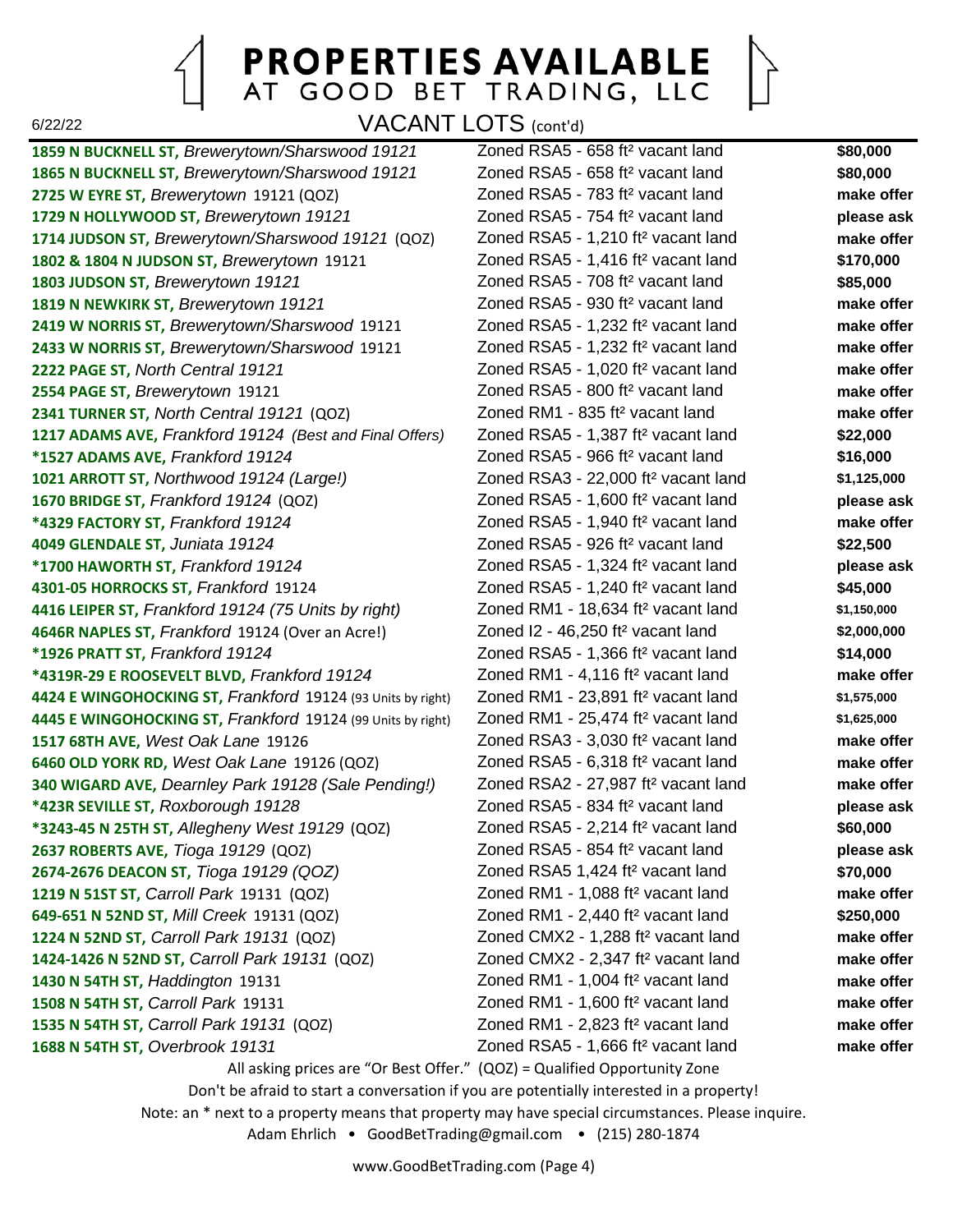

#### **PROPERTIES AVAILABLE** AT GOOD BET TRADING, LLC

VACANT LOTS (cont'd)

**616 N 55TH ST,** *Haddington 19131 (Corner!)* Zoned RSA5 - 1,103 ft² vacant land **make offer 1719 N 55TH ST,** *Overbrook* 19131 Zoned RSA5 - 1,440 ft² vacant land **make offer 1668 N 56TH ST,** *Overbrook 19131* Zoned RSA5 - 1,089 ft² vacant land **make offer 5325 ARLINGTON ST,** *Wynnefield* 19131 Zoned RSA5 - 2,310 ft² vacant land **\$40,000 5346 W BERKS ST,** *Wynnefield* 19131 Zoned RSA5 - 1,500 ft² vacant land **\$50,000 \*675 N CREIGHTON ST,** *Carroll Park 19131 (QOZ)* Zoned RSA5 894 ft² vacant land **please ask 5109 W GIRARD AVE,** *Carroll Park* 19131 (QOZ) Zoned RM1 - 1,428 ft² vacant land **make offer 5152 W GIRARD AVE,** *Mill Creek 19131* (QOZ) Zoned RSA5 - 1,155 ft² vacant land **make offer 5218 W GIRARD AVE,** *Haddington* 19131 Zoned CMX2 - 1,140 ft² vacant land **\$67,500 5440 W GIRARD AVE,** *Haddington 19131* Zoned RSA5 - 1,125 ft² vacant land **make offer 5725 W GIRARD AVE,** *Carroll Park 19131* Zoned RM1 - 1,440 ft² vacant land **make offer 5750 HAVERFORD AVE,** *Haddington* 19131 (Corner!) Zoned RSA5 - 1,385 ft² vacant land **make offer 5132 HARLAN ST,** *Carroll Park 19131* (QOZ) Zoned RM1 - 2,500 ft² vacant land **make offer \*5135 HARLAN ST,** *Carroll Park 19131* (QOZ) Zoned RM1 - 1,354 ft² vacant land **make offer \*5430 HARLAN ST,** *Carroll Park 19131* Zoned RM1 - 945 ft² vacant land **\$32,000 5228 HESTON ST,** *Wynnefield 19131* Zoned RSA5 - 1,129 ft² vacant land **please ask 5419 HUNTER ST,** *Overbrook 19131* Zoned RSA5 - 1,364 ft² vacant land **\$35,000 5210 KERSHAW ST,** *Caroll Park 19131* (QOZ) Zoned CMX2 - 1,290 ft² vacant land **make offer 5444 LANSDOWNE AVE,** *Overbrook* 19131 (Huge!) Zoned CMX2 - 6,264 ft² vacant land **make offer 5505 LANSDOWNE AVE,** *Carroll Park* 19131 Zoned CMX2 - 1,568 ft² vacant land **make offer 5511-5513 LANSDOWNE AVE,** *Carroll Park* 19131 Zoned CMX2 - 3,249 ft² vacant land **make offer 915 N MARKOE ST,** *Mill Creek 19131* (QOZ) Zoned RM1 - 1,344 ft² vacant land **please ask 5452 MASTER ST,** *Carroll Park 19131 (Corner!)* Zoned CMX2 - 1,221 ft² vacant land **\$50,000 4525 MERION AVE,** *Mill Creek 19131* (QOZ) Zoned RM1 - 840 ft² vacant land **please ask 4612 MERION AVE,** *Mill Creek 19131* (QOZ) Zoned CMX2 - 1,010 ft² vacant land **please ask 4618-4620 MERION AVE**, *Mill Creek* 19131 (QOZ) Zoned CMX2 - 5,765 ft² Vacant land **please ask 5128 MERION AVE,** *West Parkside 19131* (QOZ) Zoned ICMX - 1,238 ft² vacant land **please ask 5110-5112 W STILES ST,** *Carroll Park 19131* (QOZ) Zoned RM1 - 2,603 ft² vacant land **make offer 4941 W THOMPSON ST,** *Carroll Park 19131* (QOZ) Zoned CMX2 - 1,466 ft² vacant land **please ask 5010 W THOMPSON ST,** *Carroll Park 19131* (QOZ) Zoned CMX2 - 2,033 ft² vacant land **please ask 5036 WESTMINSTER AVE,** *Mill Creek* 19131 (QOZ) Zoned RSA5 - 879 ft² vacant land **\$27,500 3018 N 15TH ST,** *Glenwood 19132* (QOZ) Zoned RSA5 - 1,600 ft² vacant land **make offer 3057 N 15TH ST,** *Glenwood* 19132 (QOZ) Zoned RSA5 - 1,700 ft² vacant land **make offer 3115 N 15TH ST,** *Glenwood* 19132 (QOZ) Zoned CMX2 - 1,406 ft² vacant land **make offer \*2536 N 16TH ST,** *Stanton 19132* (QOZ) Zoned RSA5 - 990 ft² vacant land **make offer 2545 N 16TH ST,** *Stanton 19132* (QOZ) Zoned RSA5 - 900 ft² vacant land **\$30,000 2628 N 16TH ST,** *Stanton 19132* (QOZ) Zoned RSA5 - 889 ft² vacant land **\$28,000 2507 N 17TH ST,** *Stanton 19132* (QOZ) Zoned RSA5 - 1,072 ft² vacant land **make offer 2548 N 18TH ST,** *Stanton* 19132 (QOZ) Zoned RSA5 - 1,039 ft² vacant land **\$35,000 2514 N 19TH ST,** *Stanton* 19132 Zoned RSA5 - 1,020 ft² vacant land **\$35,000 2533 N 19TH ST,** *Stanton* 19132 (QOZ) Zoned RSA5 - 990 ft² vacant land **\$35,000 2543 N 19TH ST,** *Stanton 19132* (QOZ) Zoned RSA5 - 990 ft² vacant land **\$35,000**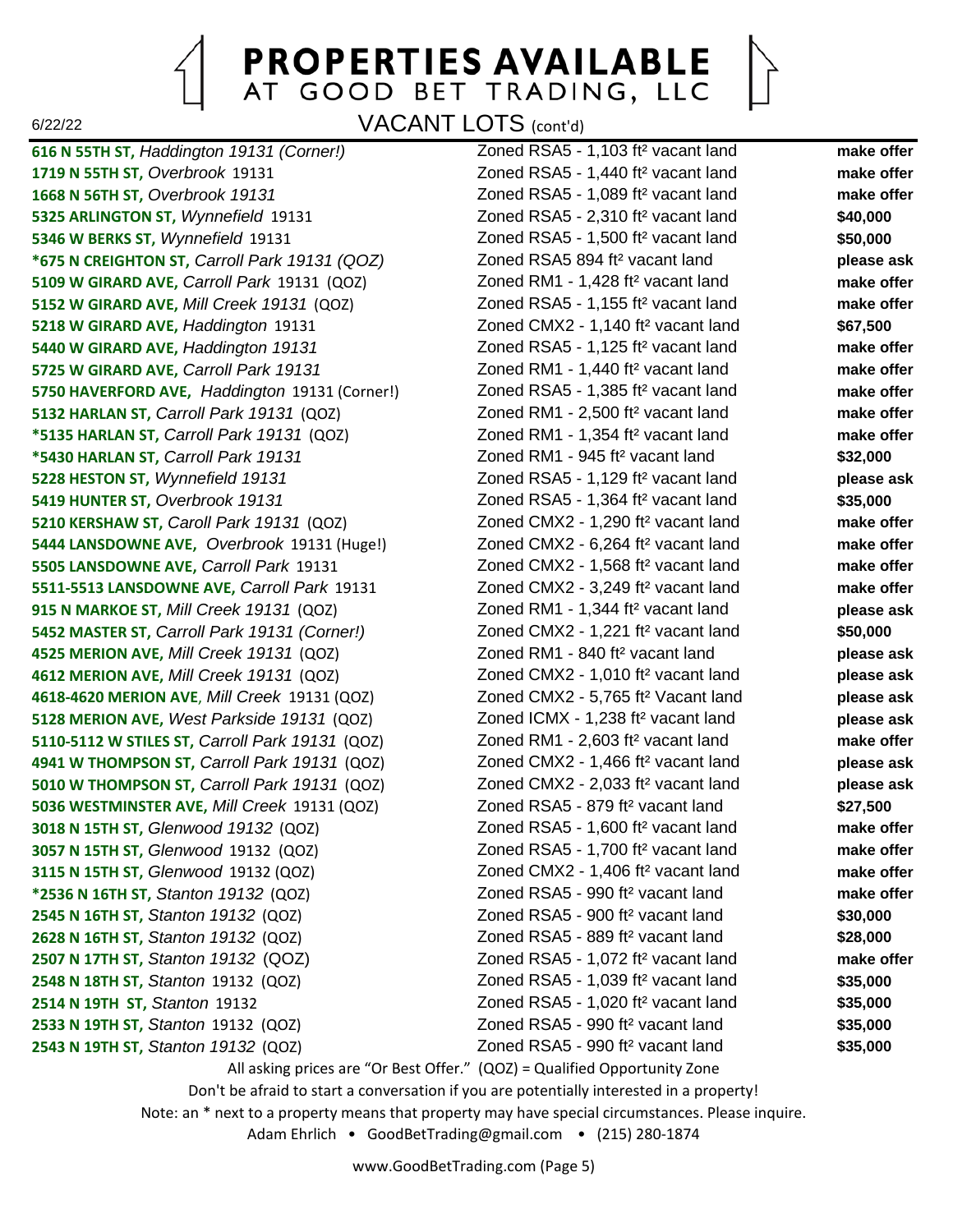

PROPERTIES AVAILABLE<br>AT GOOD BET TRADING, LLC

 $\sum_{i=1}^{n}$ 

VACANT LOTS (cont'd)

| 2544 N 19TH ST, Stanton 19132                                                                                | Zoned RSA5 - 1,020 ft <sup>2</sup> vacant land  | \$35,000   |  |
|--------------------------------------------------------------------------------------------------------------|-------------------------------------------------|------------|--|
| 2546 N 19TH ST, Stanton 19132                                                                                | Zoned RSA5 - 3,762 ft <sup>2</sup> vacant land  | make offer |  |
| 2547 N 19TH ST, Stanton 19132 (QOZ)                                                                          | Zoned RSA5 - 993 ft <sup>2</sup> vacant land    | \$35,000   |  |
| 2741 N 19TH ST, Glenwood 19132 (QOZ)                                                                         | Zoned RSA5 - 992 ft <sup>2</sup> vacant land    | \$31,000   |  |
| 2403-2405 N 20TH ST, Stanton 19132                                                                           | Zoned RSA5 - 2,073 ft <sup>2</sup> vacant land  | \$75,000   |  |
| 2415 N 20TH ST, Stanton 19132                                                                                | Zoned RSA5 - 1,023 ft <sup>2</sup> vacant land  | \$37,000   |  |
| 2432 N 20TH ST, Stanton 19132                                                                                | Zoned RSA5 - 1,120 ft <sup>2</sup> vacant land  | \$37,000   |  |
| 2439 N 20TH ST, Stanton 19132                                                                                | Zoned RSA5 - 1,026 ft <sup>2</sup> vacant land  | \$37,000   |  |
| 2454 N 20TH ST, Stanton 19132                                                                                | Zoned RSA5 - 1,118 ft <sup>2</sup> vacant land  | \$37,000   |  |
| *2517 N 20TH ST, Stanton 19132                                                                               | Zoned RSA5 - 713 ft <sup>2</sup> vacant land    | please ask |  |
| 2335 N 22ND ST, Stanton 19132                                                                                | Zoned RSA5 - 1,120 ft <sup>2</sup> vacant land  | make offer |  |
| 2344, 2346, 2348, 2350 N 22ND ST, Strawberry Mansion 19132                                                   | Zoned ICMX - 14,120 ft <sup>2</sup> vacant land | make offer |  |
| 2754 N 23RD ST, Allegheny West 19132                                                                         | Zoned RSA5 - 879 ft <sup>2</sup> vacant land    | make offer |  |
| 2810 N 23RD ST, Allegheny West 19132                                                                         | Zoned RSA5 - 863 ft <sup>2</sup> vacant land    | make offer |  |
| 3024 N 23RD ST, Allegheny West 19132                                                                         | Zoned RSA5 - 910 ft <sup>2</sup> vacant land    | make offer |  |
| 2603 N 24TH ST, Strawberry Mansion 19132                                                                     | Zoned RSA5 - 932 ft <sup>2</sup> vacant land    | make offer |  |
| 2609 N 24TH ST, Strawberry Mansion 19132                                                                     | Zoned RSA5 - 932 ft <sup>2</sup> vacant land    | make offer |  |
| 2731 N 25TH ST, Allegheny West 19132                                                                         | Zoned RSA5 - 882 ft <sup>2</sup> vacant land    | \$29,000   |  |
| 2447 N 28TH ST, Strawberry Mansion 19132                                                                     | Zoned RSA5 - 924 ft <sup>2</sup> vacant land    | \$37,500   |  |
| 2620 N 28TH ST, Strawberry Mansion 19132                                                                     | Zoned RSA5 - 799 ft <sup>2</sup> vacant land    | \$32,500   |  |
| 2624 N 28TH ST, Strawberry Mansion 19132                                                                     | Zoned RSA5 - 799 ft <sup>2</sup> vacant land    | \$37,500   |  |
| 2445 N 29TH ST, Strawberry Mansion 19132                                                                     | Zoned RSA5 - 1,088 ft <sup>2</sup> vacant land  | \$50,000   |  |
| 2511 N 29TH ST, Strawberry Mansion 19132                                                                     | Zoned RSA5 - 1,015 ft <sup>2</sup> vacant land  | \$40,000   |  |
| 2615 N 29TH ST, Strawberry Mansion 19132                                                                     | Zoned RSA5 - 1,136 ft <sup>2</sup> vacant land  | \$42,500   |  |
| 2621 N 29TH ST, Strawberry Mansion 19132                                                                     | Zoned RSA5 - 1,065 ft <sup>2</sup> vacant land  | \$40,000   |  |
| *2627 N 29TH ST, Strawberry Mansion 19132                                                                    | Zoned RSA5 - 1,065 ft <sup>2</sup> vacant land  | \$42,500   |  |
| 2350 N 31ST ST, Strawberry Mansion 19132                                                                     | Zoned RSA5 - 798 ft <sup>2</sup> vacant land    | \$42,500   |  |
| 2528 N 32ND ST, Strawberry Mansion 19132                                                                     | Zoned RSA5 - 840 ft <sup>2</sup> vacant land    | make offer |  |
| 2738 W ALBERT ST, Strawberry Mansion 19132                                                                   | Zoned RSA5 - 658 ft <sup>2</sup> vacant land    | make offer |  |
| 2930 N BAMBREY ST, Allegheny West 19132                                                                      | Zoned RSA5 - 644 ft <sup>2</sup> vacant land    | make offer |  |
| 2508 N BANCROFT ST, Stanton 19132 (QOZ)                                                                      | Zoned RSA5 - 694 ft <sup>2</sup> vacant land    | make offer |  |
| 2835 N BAILEY ST, Allegheny West 19132                                                                       | Zoned RSA5 - 752 ft <sup>2</sup> vacant land    | make offer |  |
| 3023 N BAILEY ST, Allegheny West 19132 (QOZ)                                                                 | Zoned RSA5 - 634 ft <sup>2</sup> vacant land    | make offer |  |
| 3106 N BANCROFT ST, Glenwood 19132 (QOZ)                                                                     | Zoned RSA5 - 651 ft <sup>2</sup> vacant land    | make offer |  |
| 2320 N BOUVIER ST, Stanton 19132 (QOZ)                                                                       | Zoned RSA5 - 676 ft <sup>2</sup> vacant land    | \$35,000   |  |
| 2406 N BOUVIER ST, Stanton 19132 (QOZ)                                                                       | Zoned RSA5 - 676 ft <sup>2</sup> vacant land    | \$30,000   |  |
| 2503 N BOUVIER ST, Stanton 19132 (QOZ)                                                                       | Zoned RSA5 - 690 ft <sup>2</sup> vacant land    | \$29,000   |  |
| 2546 N BOUVIER ST, Stanton 19132 (QOZ)                                                                       | Zoned RSA5 - 696 ft <sup>2</sup> vacant land    | \$29,000   |  |
| 2470 N CHADWICK ST, Stanton 19132                                                                            | Zoned RSA5 - 698 ft <sup>2</sup> vacant land    | make offer |  |
| 1323 W CLEARFIELD ST, North Philadelphia 19132 (Under Agreement: Zoned RM1 - 808 ft <sup>2</sup> vacant land |                                                 | please ask |  |
| *2821 W CLEARFIELD ST, Allegheny West 19132 (QOZ)                                                            | Zoned RM1 - 1,120 ft <sup>2</sup> vacant land   | please ask |  |
| 1300 W CLEMENTINE ST, Franklinville 19132 (QOZ)                                                              | Zoned CMX2 - 560 ft <sup>2</sup> vacant land    | \$25,000   |  |
| All asking prices are "Or Best Offer." (QOZ) = Qualified Opportunity Zone                                    |                                                 |            |  |
| Don't be afraid to start a conversation if you are potentially interested in a property!                     |                                                 |            |  |
| Note: an * next to a property means that property may have special circumstances. Please inquire.            |                                                 |            |  |
|                                                                                                              |                                                 |            |  |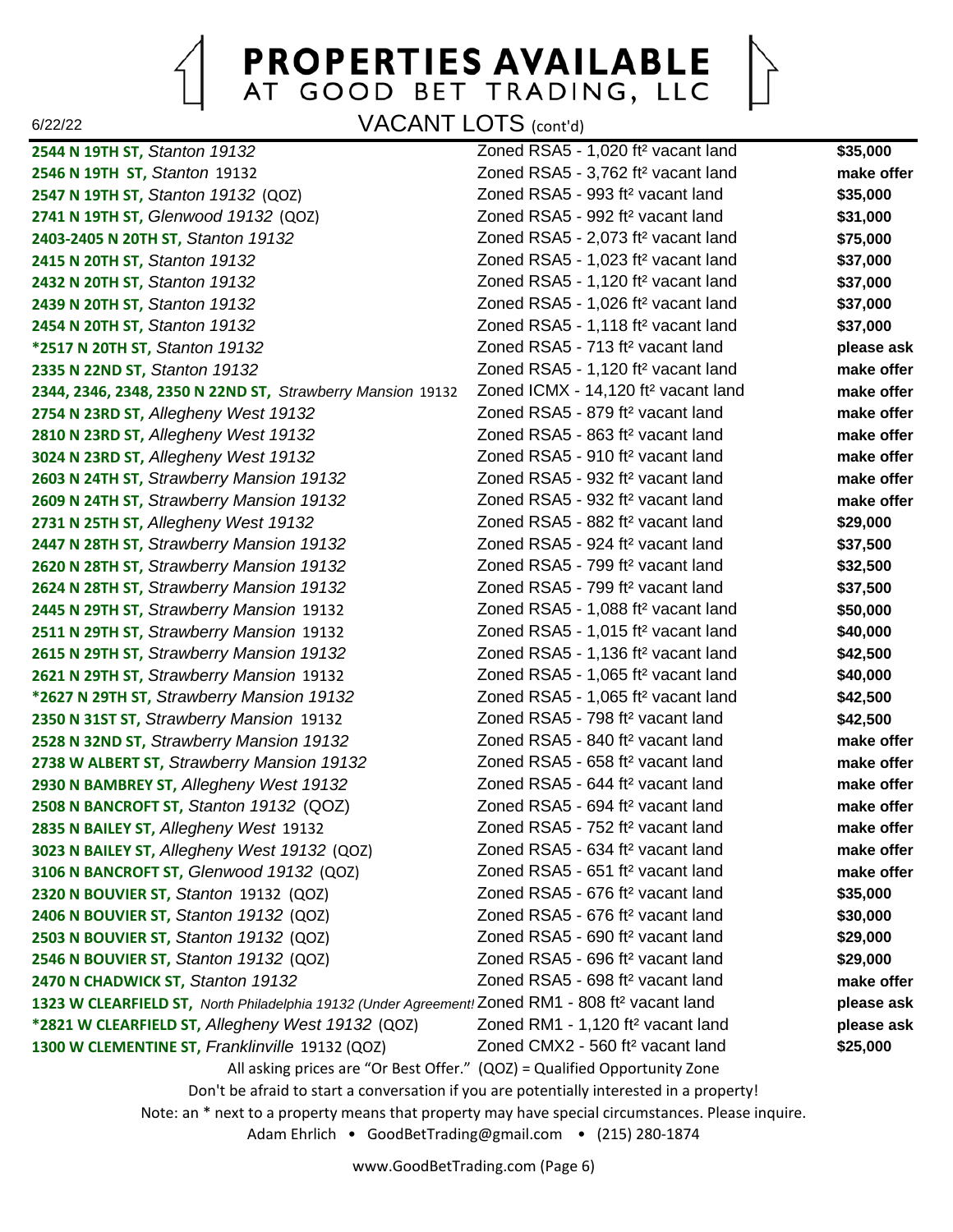# PROPERTIES AVAILABLE<br>AT GOOD BET TRADING, LLC

 $\sum$ 

VACANT LOTS (cont'd)

| 2366 N CLEVELAND ST, Stanton 19132 (QOZ)                                                                  | Zoned RSA5 - 666 ft <sup>2</sup> vacant land                              | \$30,000   |  |
|-----------------------------------------------------------------------------------------------------------|---------------------------------------------------------------------------|------------|--|
| 2545 N COLORADO ST, Stanton 19132 (QOZ)                                                                   | Zoned RSA5 - 698 ft <sup>2</sup> vacant land                              | \$27,500   |  |
| 2625 N CORLIES ST, Strawberry Mansion 19132                                                               | Zoned RSA5 - 700 ft <sup>2</sup> vacant land                              | \$30,000   |  |
| 2312 N CROSKEY ST, Stanton 19132                                                                          | Zoned RSA5 - 609 ft <sup>2</sup> vacant land                              | \$35,000   |  |
| 2716 N CROSKEY ST, Allegheny West 19132 (Sale Pending!)                                                   | Zoned RSA5 - 653 ft <sup>2</sup> vacant land                              | \$22,500   |  |
| 2812 N CROSKEY ST, Allegheny West 19132                                                                   | Zoned RSA5 - 1,303 ft <sup>2</sup> vacant land                            | \$28,000   |  |
| 2212 W CUMBERLAND ST, Strawberry Mansion 19132                                                            | Zoned RSA5 - 1,352 ft <sup>2</sup> vacant land                            | make offer |  |
| 3213 W DAKOTA ST, Strawberry Mansion 19132                                                                | Zoned RSA5 - 790 ft <sup>2</sup> vacant land                              | \$40,000   |  |
| 3043 W DAUPHIN ST, Strawberry Mansion 19132                                                               | Zoned RSA5 - 1,440 ft <sup>2</sup> vacant land                            | \$62,500   |  |
| 2539 W FIRTH ST, Strawberry Mansion 19132                                                                 | Zoned RSA5 - 840 ft <sup>2</sup> vacant land                              | \$35,000   |  |
| 2531-2537 W FLETCHER ST, (Animals only!) Strawberry Mansic Zoned RSA5 - 3,093 ft <sup>2</sup> vacant land |                                                                           | please ask |  |
| 2615 W FLETCHER ST, Strawberry Mansion 19132                                                              | Zoned RSA5 - 2,160 ft <sup>2</sup> vacant land                            | please ask |  |
| *2619 W FLETCHER ST, Strawberry Mansion 19132                                                             | Zoned RSA5 - 2,520 ft <sup>2</sup> vacant land                            | make offer |  |
| 2349 N GARNET ST, Stanton 19132                                                                           | Zoned RSA5 - 700 ft <sup>2</sup> vacant land                              | \$40,000   |  |
| 2404 & 2406 N GARNET ST, Stanton 19132                                                                    | Zoned RSA5 - 1,400 ft <sup>2</sup> vacant land                            | \$80,000   |  |
| 2411 N GARNET ST, Stanton 19132                                                                           | Zoned RSA5 - 676 ft <sup>2</sup> vacant land                              | \$38,000   |  |
| 1500 W GLENWOOD AVE, Stanton 19132 (QOZ)                                                                  | Zoned CMX2 - 1,056 ft <sup>2</sup> vacant land                            | please ask |  |
| 2038 W GLENWOOD AVE, Glenwood 19132                                                                       | Zoned RSA5 - 1,050 ft <sup>2</sup> vacant land                            | make offer |  |
| 2615 W GORDON ST, Strawberry Mansion 19132                                                                | Zoned RSA5 - 700 ft <sup>2</sup> vacant land                              | \$27,500   |  |
| 2305 N GRATZ ST, Stanton 19132 (QOZ)                                                                      | Zoned RSA5 - 666 ft <sup>2</sup> vacant land                              | \$40,000   |  |
| 2309 N GRATZ ST, Stanton 19132 (QOZ)                                                                      | Zoned RSA5 - 665 ft <sup>2</sup> vacant land                              | \$40,000   |  |
| 2318 N GRATZ ST, Stanton 19132 (QOZ)                                                                      | Zoned RSA5 - 666 ft <sup>2</sup> vacant land                              | \$40,000   |  |
| 2748 N GRATZ ST, Glenwood 19132 (QOZ)                                                                     | Zoned RSA5 - 720 ft <sup>2</sup> vacant land                              | make offer |  |
| 1435 W HAGERT ST, Stanton 19132 (QOZ)                                                                     | Zoned RSA5 - 651 ft <sup>2</sup> vacant land                              | make offer |  |
| 2316 W HAROLD ST, Strawberry Mansion 19132                                                                | Zoned RSA5 - 1,005 ft <sup>2</sup> vacant land                            | \$17,000   |  |
| 3138 N HEMBERGER ST, Allegheny West 19132                                                                 | Zoned RSA5 - 685 ft <sup>2</sup> vacant land                              | \$17,000   |  |
| 3150 N HEMBERGER ST, Allegheny West 19132 (Sale Pending!)                                                 | Zoned RSA5 - 685 ft <sup>2</sup> vacant land                              | \$17,000   |  |
| 2949 N HICKS ST, Glenwood 19132 (QOZ)                                                                     | Zoned RSA5 - 712 ft <sup>2</sup> vacant land                              | make offer |  |
| 2606 W HUNTINGDON ST, Strawberry Mansion 19132                                                            | Zoned RSA5 - 5,945 ft <sup>2</sup> vacant land                            | \$125,000  |  |
| 1615 W INDIANA AVE, North Philadelphia 19132 (QOZ)                                                        | Zoned I1 - 13,532 ft <sup>2</sup> vacant land                             | make offer |  |
| 1701 W INDIANA AVE, Allegheny West 19132 (QOZ)                                                            | Zoned I1 - 4,740 ft <sup>2</sup> vacant land                              | make offer |  |
| 2745 JUDSON ST, Allegheny West 19132                                                                      | Zoned RSA5 - 653 ft <sup>2</sup> vacant land                              | make offer |  |
| 2767 JUDSON ST, Allegheny West 19132                                                                      | Zoned RSA5 - 653 ft <sup>2</sup> vacant land                              | make offer |  |
| 2819 JUDSON ST, Allegheny West 19132                                                                      | Zoned RSA5 - 698 ft <sup>2</sup> vacant land                              | make offer |  |
| *2936 JUDSON ST, Allegheny West 19132                                                                     | Zoned RSA5 - 736 ft <sup>2</sup> vacant land                              | \$14,000   |  |
| *3019 JUDSON ST, Allegheny West 19132                                                                     | Zoned RSA5 - 641 ft <sup>2</sup> vacant land                              | \$14,000   |  |
| 1535 W LEHIGH AVE, Stanton 19132 (QOZ)                                                                    | Zoned RSA5 - 1,100 ft <sup>2</sup> vacant land                            | make offer |  |
| 1541 W LEHIGH AVE, Stanton 19132 (QOZ)                                                                    | Zoned RSA5 - 1,118 ft <sup>2</sup> vacant land                            | make offer |  |
| 2313 W LEHIGH AVE, Allegheny West 19132                                                                   | Zoned CMX1 - 1,216 ft <sup>2</sup> vacant land                            | make offer |  |
| 2423 W LEHIGH AVE, Allegheny West 19132 (Sale Pending!)                                                   | Zoned RSA5 - 1,159 ft <sup>2</sup> vacant land                            | make offer |  |
| 2813 W LEHIGH AVE, Allegheny West 19132                                                                   | Zoned RSA5 - 1,367 ft <sup>2</sup> vacant land                            | make offer |  |
| 2827 W LEHIGH AVE, Allegheny West 19132                                                                   | Zoned CMX1 - 1,194 ft <sup>2</sup> vacant land                            | make offer |  |
|                                                                                                           | All asking prices are "Or Best Offer." (QOZ) = Qualified Opportunity Zone |            |  |
| Don't be afraid to start a conversation if you are potentially interested in a property!                  |                                                                           |            |  |

Note: an \* next to a property means that property may have special circumstances. Please inquire.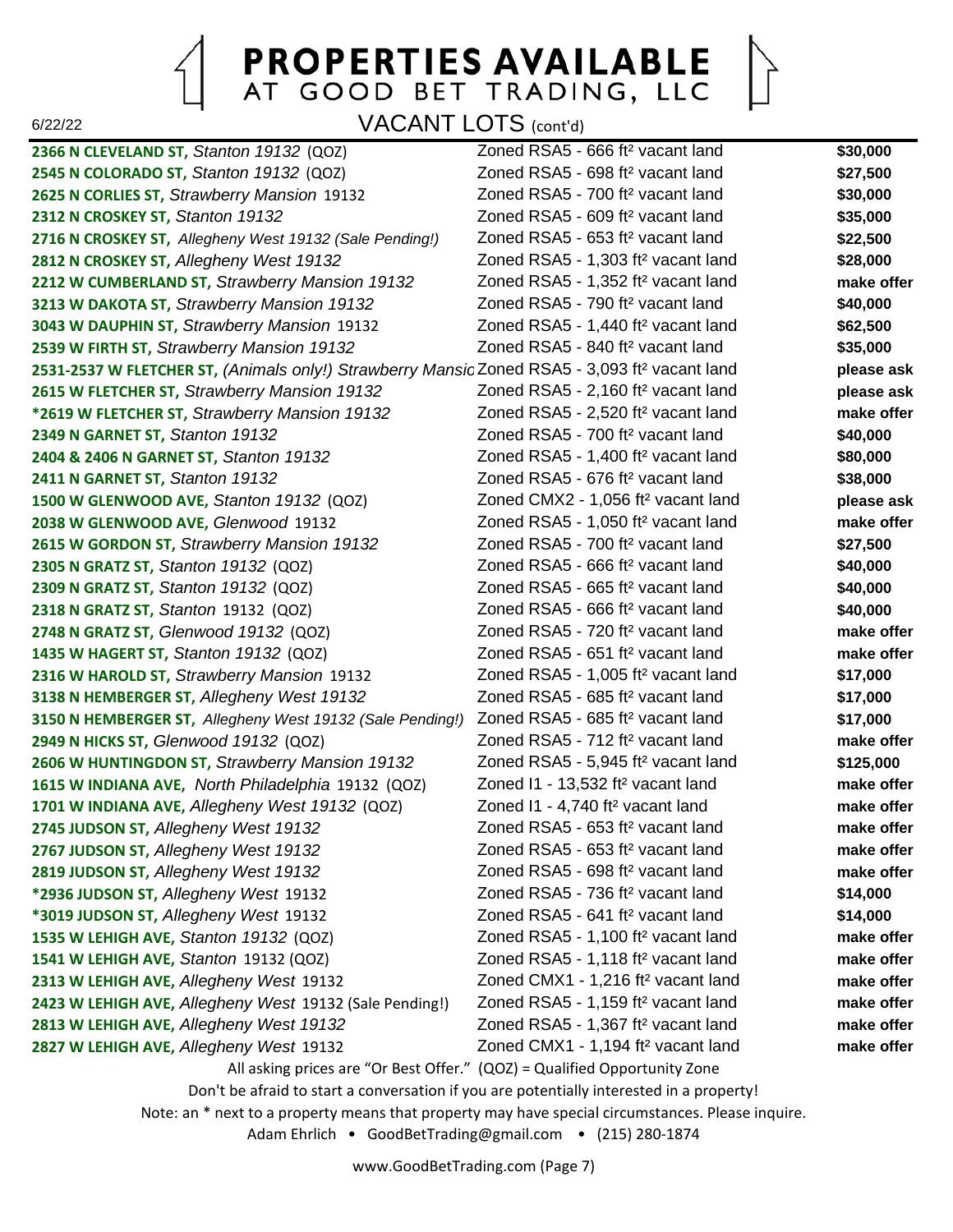### **PROPERTIES AVAILABLE** AT GOOD BET TRADING, LLC

VACANT LOTS (cont'd)

**2914 W LEHIGH AVE,** *Strawberry Mansion 19132* Zoned RSA5 - 1,229 ft² vacant land **make offer 3034 W LEHIGH AVE,** *Strawberry Mansion 19132* Zoned RSA5 - 1,232 ft² vacant land **make offer 2459 N MARSTON ST,** *Strawberry Mansion 19132* Zoned RSA5 - 1,047 ft² vacant land **\$27,500 3118 N MARSTON ST,** *Allegheny West* 19132 (QOZ) Zoned RSA5 - 609 ft² vacant land **make offer 1430 W MAYFIELD ST,** *Glenwood 19132* (QOZ) Zoned RSA5 - 750 ft² vacant land **\$26,000 2231 N MOLE ST,** *Stanton 19132* (QOZ) Zoned RSA5 - 588 ft² vacant land **please ask 2427 N MYRTLEWOOD ST,** *Strawberry Mansion 19132* Zoned RSA5 - 814 ft² vacant land **make offer 2535 N NAPA ST,** *Strawberry Mansion 19132* Zoned RSA5 - 726 ft² vacant land **\$32,000 \*1501 W OAKDALE ST,** *Stanton 19132* (QOZ) Zoned RSA5 - 728 ft² vacant land **\$30,000 1543 W OAKDALE ST,** *Stanton* 19132 (QOZ) Zoned RSA5 - 644 ft² vacant land **make offer 2451 W OAKDALE ST,** *Strawberry Mansion 19132* Zoned RSA5 - 846 ft² vacant land **make offer 2435 N OPAL ST,** *Stanton 19132* Zoned RSA5 - 676 ft² vacant land **\$28,000 2443 N OPAL ST,** *Stanton 19132* Zoned RSA5 - 676 ft² vacant land **\$28,000 2467 N OPAL ST,** *Stanton 19132* Zoned RSA5 - 676 ft² vacant land **\$28,000 2501 N OPAL ST,** *Stanton 19132* Zoned RSA5 - 720 ft² vacant land **\$36,000 2517 N OPAL ST,** *Stanton 19132* Zoned RSA5 - 627 ft² vacant land **\$26,000 1419 W RUSH ST,** *Hartranft 19132* (QOZ) Zoned CMX2 - 960 ft² vacant land **make offer 1420 W RUSH ST,** *Hartranft 19132* (QOZ) Zoned RSA5 - 992 ft² vacant land **make offer 1427-1429 W RUSH ST,** *Hartranft 19132* (QOZ) Zoned CMX2 - 1,905 ft² vacant land **make offer 1310 W SELTZER ST,** *Hartranft 19132* (QOZ) Zoned RM1 - 718 ft² vacant land **make offer 1357, 1359 W SELTZER ST,** *Hartranft 19132* (QOZ) Zoned CMX3 - 2,096 ft² vacant land **make offer \*1521, 1523 W SELTZER ST,** *Stanton 19132* (QOZ) Zoned RSA5 - 1,344 ft² vacant land **make offer 2320 W SERGEANT ST,** *Strawberry Mansion 19132* Zoned RSA5 - 767 ft² vacant land **make offer 2421 W SERGEANT ST,** *Strawberry Mansion 19132* Zoned RSA5 - 960 ft² vacant land **make offer 2429 W SERGEANT ST,** *Strawberry Mansion 19132* Zoned RSA5 - 960 ft² vacant land **make offer 2709 W SILVER ST,** *Allegheny West 19132* Zoned RSA5 - 700 ft² vacant land **make offer 2123 W SOMERSET ST,** *Glenwood 19132* (QOZ) Zoned RSA5 - 980 ft² vacant land **make offer 2740 W STERNER ST,** *Allegheny West 19132* Zoned RSA5 - 630 ft² vacant land **make offer 2864 N STILLMAN ST,** *Allegheny West 19132* Zoned RSA5 - 648 ft² vacant land **\$17,500 2957 N TAYLOR ST,** *Allegheny West* 19132 Zoned RSA5 - 704 ft² vacant land **make offer 1329 W TORONTO ST,** *Franklinville 19132* (QOZ) Zoned RM1 - 870 ft² vacant land **\$60,000 1337 W TORONTO ST,** *Franklinville 19132* (QOZ) Zoned RM1 - 870 ft² vacant land **\$60,000 1342 W TORONTO ST,** *Franklinville 19132* (QOZ) Zoned RM1 - 900 ft² vacant land **\$60,000 1410 W TORONTO ST,** *Glenwood 19132* (QOZ) Zoned RSA5 - 798 ft² vacant land **\$50,000 2441 W TORONTO ST,** *Allegheny West 19132* (QOZ) Zoned RSA5 - 658 ft² vacant land **make offer 2203 N VAN PELT ST,** *Strawberry Mansion* 19132 Zoned RSA5 - 1,120 ft² vacant land **make offer 2359 N VAN PELT ST,** *Stanton 19132* Zoned RSA5 - 729 ft² vacant land **\$45,000 2858 N VAN PELT ST,** *Glenwood 19132* Zoned RSA5 - 1,306 ft² vacant land **\$32,500 2941 N VAN PELT ST,** *Glenwood 19132* Zoned RSA5 - 2,356 ft² vacant land **please ask 1301 W WILLIAM ST,** *Hartranft 19132* (QOZ) Zoned CMX2 - 576 ft² vacant land **make offer 1303 W WILLIAM ST,** *Hartranft 19132* (QOZ) Zoned RM1 - 513 ft² vacant land **make offer 1315-1317 W WILLIAM ST,** *Hartranft 19132* (QOZ) Zoned RM1 - 1,027 ft² vacant land **make offer**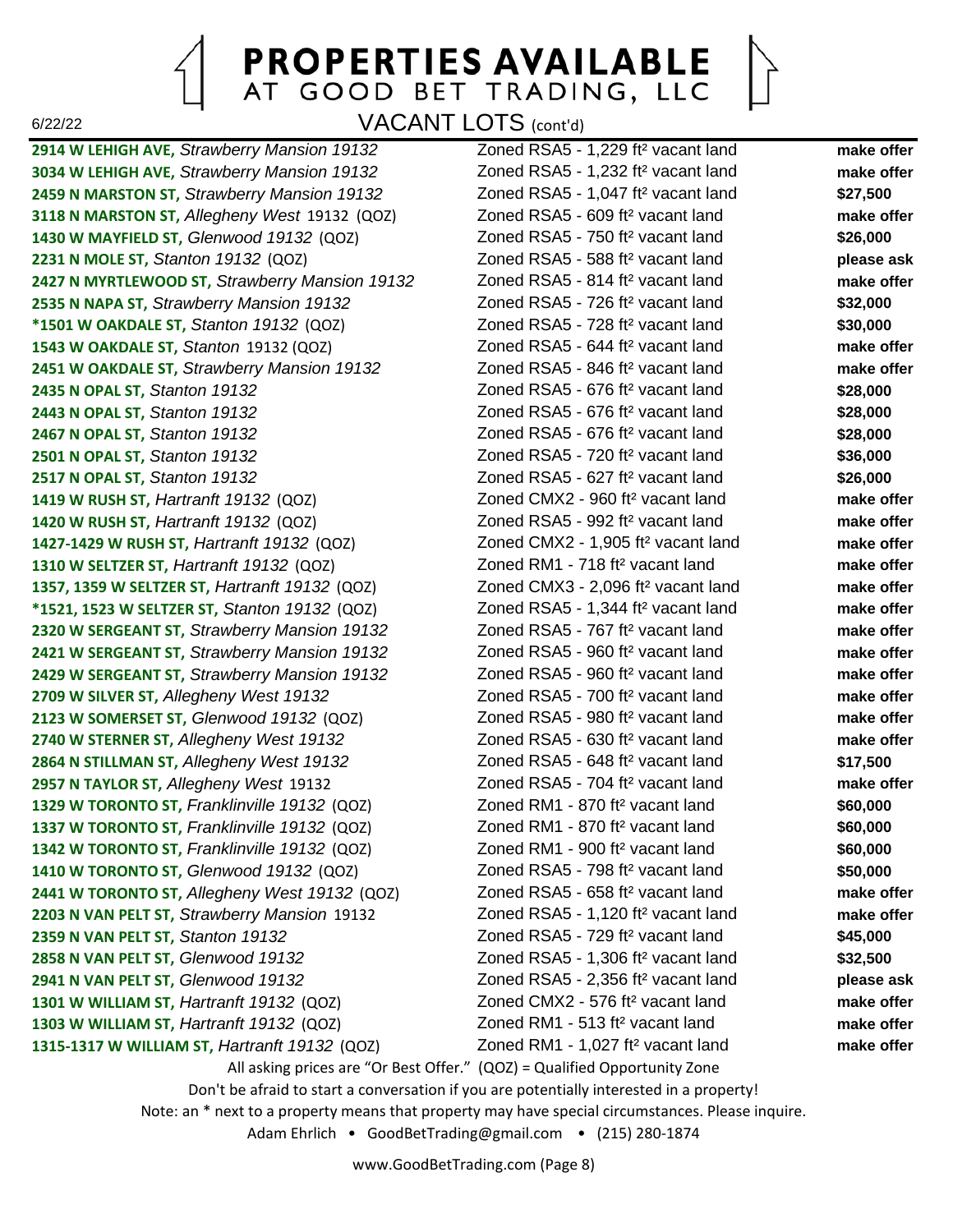

# **PROPERTIES AVAILABLE** AT GOOD BET TRADING, LLC

VACANT LOTS (cont'd)

**1323 W WILLIAM ST,** *Hartranft 19132* (QOZ) Zoned RM1 - 513 ft² vacant land **make offer 2927 W WISHART ST,** *Allegheny West* 19132 (QOZ) Zoned RM1 - 900 ft² vacant land **\$37,500 2205 N WOODSTOCK ST,** *Stanton 19132* Zoned RSA5 - 960 ft² vacant land **make offer 3040 N 4TH ST,** *Fairhill 19133* (QOZ) Zoned RSA5 - 826 ft² vacant land **\$22,500 3118 N 7TH ST,** *Hartranft 19133* Zoned RM1 - 1,018 ft² vacant land **\$35,000 3008 N 8TH ST,** *Hartranft 19133* Zoned RM1 - 812 ft² vacant land **\$35,000 3040 N 8TH ST,** *Hartranft 19133* Zoned RM1 - 769 ft² vacant land **\$35,000 3057 N 8TH ST,** *Hartranft 19133 (Sale Pending!)* Zoned RM1 - 968 ft² vacant land **\$35,000 2863 N 9TH ST,** *Hartranft* 19133 (Sale Pending!) Zoned RM1 - 899 ft² vacant land **\$37,500 3028, 3030 N 9TH ST,** *Hartranft 19133* Zoned RM1 - 2,058 ft² vacant land **\$75,000 3012 N 9TH ST,** *Hartranft 19133* Zoned RM1 - 1,029 ft² vacant land **\$37,000 3102 N 9TH ST,** *Hartranft 19133* Zoned RM1 - 1,012 ft² vacant land **\$35,000 2413 N 10TH ST,** *Hartranft 19133* Zoned RM1 - 1,248 ft² vacant land **please ask 3046 N 10TH ST,** *Hartranft 19133* Zoned RM1 - 972 ft² vacant land **\$35,000 3064 N 10TH ST,** *Hartranft 19133* Zoned RM1 - 1,005 ft² vacant land **\$35,000 3030 N 11TH ST,** *Hartranft 19133* (QOZ) Zoned RM1 - 900 ft² vacant land **\$35,000 2923 N 12TH ST,** *Hartranft* 19133 (QOZ) Zoned RM1 - 1,125 ft² vacant land **make offer 2719 N 13TH ST,** *Hartranft* 19133 (QOZ) Zoned RM1 - 1,568 ft² vacant land **make offer 3137 N CAMAC ST,** *Franklinville 19133* (QOZ) Zoned RM1 - 1,050 ft² vacant land **make offer 829 W CUMBERLAND ST,** *Hartranft 19133* Zoned RM1 - 1,008 ft² vacant land **\$70,000 2611 N DARIEN ST,** *Hartranft 19133* Zoned RM1 - 560 ft² vacant land **please ask 2633, 2635 N DARIEN ST,** *Hartranft 19133* Zoned RM1 - 1,039 ft² vacant land **make offer 2649 N DARIEN ST,** *Hartranft 19133* Zoned RM1 - 494 ft² vacant land **make offer \*3027 N DARIEN ST,** *Hartranft 19133* Zoned RM1 - 567 ft² vacant land **\$35,000 3038 N DARIEN ST,** *Hartranft 19133* Zoned RM1 - 596 ft² vacant land **\$35,000 3041 N DARIEN ST,** *Hartranft 19133* Zoned RM1 - 563 ft² vacant land **\$35,000 3044 N DARIEN ST,** *Hartranft 19133* Zoned RM1 - 658 ft² vacant land **\$35,000 3055 N DARIEN ST,** *Hartranft 19133* Zoned RM1 - 600 ft² vacant land **\$35,000 3061 N DARIEN ST,** *Hartranft 19133* Zoned RM1 - 593 ft² vacant land **\$35,000 2358 N FAIRHILL ST,** *West Kensington 19133* Zoned RM1 - 477 ft² vacant land **please ask 2740 N FAIRHILL ST,** *Fairhill* 19133 (Best and Final!) Zoned RSA5 - 676 ft² vacant land **\$40,000 2855 N FAIRHILL ST,** *Fairhill 19133* Zoned RSA5 - 1,245 ft² vacant land **please ask 3128 N FRANKLIN ST,** *Hartranft 19133* Zoned RM1 - 885 ft² vacant land **please ask 1015 W GLENWOOD AVE,** *Franklinville* 19133 Zoned RM1 - 2,231 ft² vacant land **make offer 1116 W GLENWOOD AVE,** *Hartranft 19133* (QOZ) Zoned RM1 - 1,233 ft² vacant land **make offer 1122 W GLENWOOD AVE,** *Hartranft 19133* (QOZ) Zoned RM1 - 850 ft² vacant land **make offer 1138 W GLENWOOD AVE,** *Hartranft* 19133 (QOZ) Zoned RM1 - 1,241 ft² vacant land **make offer 1146 W GLENWOOD AVE,** *Hartranft 19133* (QOZ) Zoned RM1 - 1,041 ft² vacant land **make offer 2916 N HANCOCK ST,** *McGuire 19133* (QOZ) Zoned RM1 - 793 ft² vacant land **\$38,000 918 W HUNTINGTON ST,** *Hartranft 19133* Zoned CMX2 - 1,050 ft² vacant land **please ask 2848 N HUTCHINSON ST,** *Fairhill* 19133 Zoned RM1 - 1,104 ft² vacant land **\$38,000 261 W INDIANA AVE,** *Fairhill 19133* (QOZ) Zoned RSA5 - 793 ft² vacant land **\$36,000** All asking prices are "Or Best Offer." (QOZ) = Qualified Opportunity Zone

Don't be afraid to start a conversation if you are potentially interested in a property! Note: an \* next to a property means that property may have special circumstances. Please inquire. Adam Ehrlich • GoodBetTrading@gmail.com • (215) 280-1874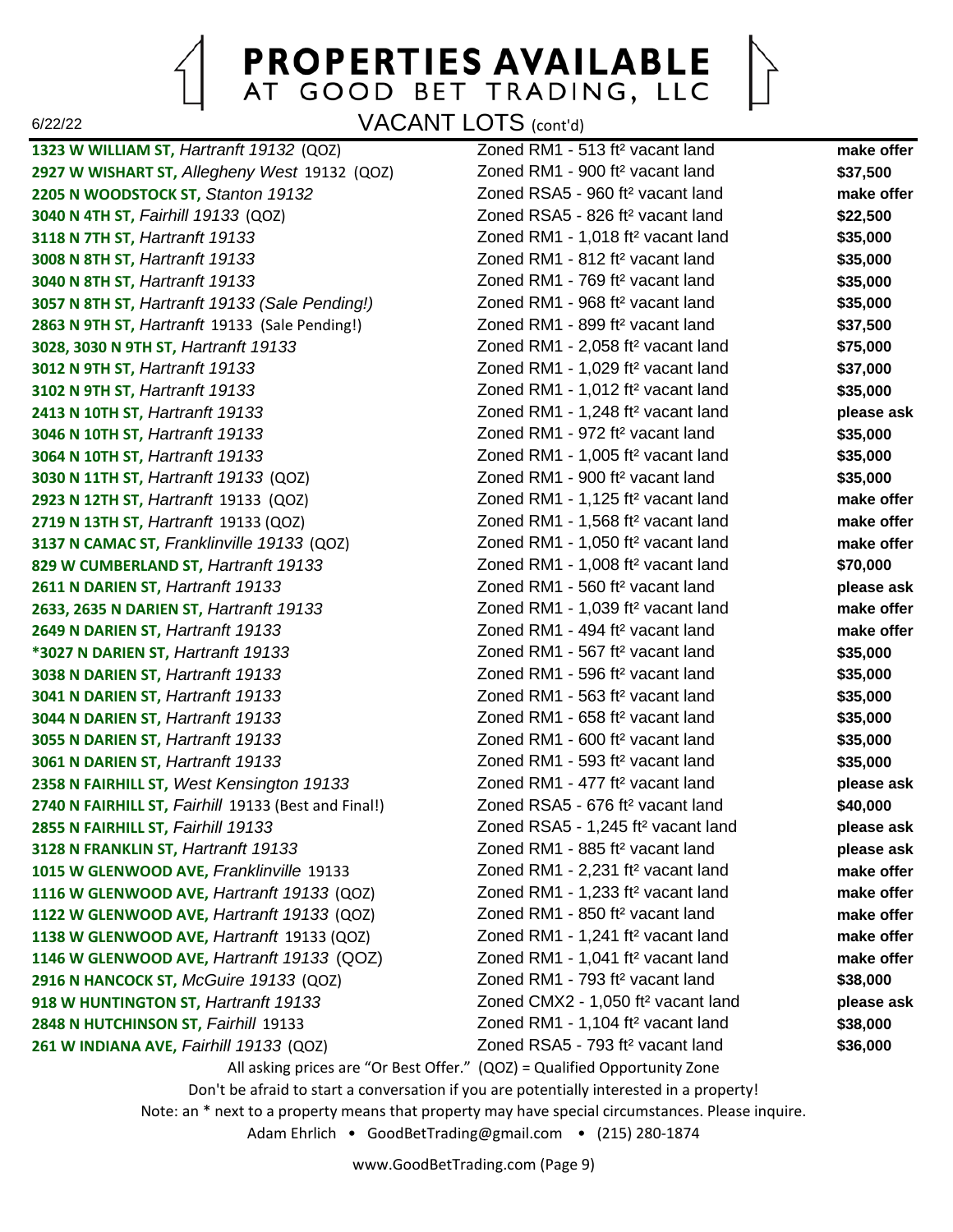

# **PROPERTIES AVAILABLE** AT GOOD BET TRADING, LLC

VACANT LOTS (cont'd)

**1032 W INDIANA AVE,** *Hartranft 19133* (QOZ) Zoned RM1 - 938 ft² vacant land **\$42,500 1033 W INDIANA AVE,** *Hartranft 19133* (QOZ) Zoned RM1 - 735 ft² vacant land **\$42,500 2632 N JESSUP ST,** *Hartranft 19133* Zoned RM1 - 896 ft² vacant land **make offer 1219 W LEHIGH AVE,** *Hartranft 19133* (QOZ) Zoned RM1 - 2,368 ft² vacant land **make offer 2912 N LEITHGOW ST,** *Fairhill 19133* (QOZ) Zoned RSA5 - 533 ft² vacant land **\$22,500 2815 N MARVINE ST,** *Upper Kensington 19133* (QOZ) Zoned RM1 - 1,167 ft² vacant land **\$57,500 \*2737 MUTTER ST,** *McGuire 19133* (QOZ) Zoned RM1 - 477 ft² vacant land **make offer 2848 MUTTER ST,** *McGuire 19133* (QOZ) Zoned RSA5 - 581 ft² vacant land **\$25,000 2862 MUTTER ST,** *McGuire 19133* (QOZ) Zoned RSA5 - 581 ft² vacant land **\$25,000 2934 MUTTER ST,** *McGuire 19133* (QOZ) Zoned RSA5 - 609 ft² vacant land **\$27,500 1121 W OAKDALE ST,** *Hartranft* 19133 Zoned RM1 - 609 ft² vacant land **\$37,500 \*2715 N ORKNEY ST,** *Fairhill 19133 (QOZ)* Zoned RSA5 504 ft² vacant land **make offer 2911 PALETHROP ST,** *McGuire 19133* (QOZ) Zoned RM1 - 670 ft² vacant land **please ask 2913 PALETHORP ST,** *McGuire 19133* Zoned RM1 - 670 t² vacant land **make offer 3063 N REESE ST,** *Fairhill 19133* Zoned RSA5 - 832 ft² vacant land **\$24,000 3067 N REESE ST,** *Fairhill 19133* Zoned RSA5 - 832 ft² vacant land **\$29,000 912 W SELTZER ST,** *Hartranft 19133* Zoned RM1 - 566 ft² vacant land **\$40,000 \*1236 W SOMERSET ST,** *Hartranft 19133* (QOZ) Zoned RM1 - 1,120 ft² vacant land **please ask 2529 N WARNOCK ST,** *Hartranft 19133* Zoned RM1 - 672 ft² vacant land **\$37,500 2538 WARNOCK ST,** *Hartranft 19133* Zoned RM1 - 672 ft² vacant land **\$37,500 3119 N WENDLE ST,** *Hartranft 19133* Zoned RM1 - 700 ft² vacant land **\$32,500 2716 A ST,** *McGuire* 19134 (QOZ) Zoned RSA5 - 1,280 ft² vacant land **\$40,000 527 E ALLEGHENY AVE,** *Upper Kensington 19134* (QOZ) Zoned RSA5 - 1,280 ft² vacant land **\$70,000 805 E ALLEGHENY AVE,** *Kensington 19134* (QOZ) Zoned CMX1 - 784 ft² vacant land **\$80,000 3039 ARBOR ST,** *Upper Kensington 19134* (QOZ) Zoned RSA5 - 665 ft² vacant land **\$28,000 3045 ARBOR ST,** *Upper Kensington 19134* (QOZ) Zoned RSA5 - 652 ft² vacant land **\$28,000 \*3050 ARBOR ST,** *Upper Kensington 19134* (QOZ) Zoned RSA5 - 653 ft² vacant land **\$24,000 3130 ARBOR ST,** *Upper Kensington 19134* (QOZ) Zoned RSA5 - 689 ft² vacant land **\$24,000 3353 ARGYLE ST,** *Harrowgate* 19134 Zoned RSA5 - 602 ft² vacant land **\$27,500 845 E ATLANTIC ST,** *Harrowgate 19134 (Along Shopping Plaza)* Zoned RSA5 - 3,750 ft² vacant land **make offer 442 E AUBURN ST,** *Upper Kensington 19134* (QOZ) Zoned RSA5 - 994 ft² vacant land **make offer 3011 B ST,** *Upper Kensington 19134* (QOZ) Zoned RSA5 - 1,090 ft² vacant land **\$50,000 3044 B ST,** *Upper Kensington 19134* (QOZ) Zoned RSA5 - 779 ft² vacant land **please ask 2818 BOUDINOT ST,** *Upper Kensington 19134* (QOZ) Zoned RSA5 - 1,469 ft² vacant land **make offer 3045 BOUDINOT ST,** *Kensington* 19134 (QOZ) Zoned RSA5 - 5,465 ft² vacant land **make offer 2704 C ST,** *Upper Kensington 19134* (QOZ) Zoned RM1 - 950 ft² vacant land **\$70,000 2713 C ST,** *Upper Kingsessing 19134* (QOZ) Zoned RSA5 - 700 ft² vacant land **\$42,500 2805 C ST,** *Upper Kensington 19134* (QOZ) Zoned RSA5 - 1,540 ft² vacant land **\$55,000 2841 C ST,** *Upper Kensington 19134* (QOZ) Zoned RSA5 - 1,688 ft² vacant land **\$55,000 2850 C ST,** *Upper Kensington* 19134 (QOZ) Zoned RSA5 - 1,120 ft² vacant land **\$50,000 3031 C ST,** *Penrose 19134* (QOZ) Zoned RSA5 - 693 ft² vacant land **\$33,000 300 E CAMBRIA ST,** *Upper Kensington 19134* (QOZ) Zoned RSA5 - 600 ft² vacant land **make offer**

All asking prices are "Or Best Offer." (QOZ) = Qualified Opportunity Zone

Don't be afraid to start a conversation if you are potentially interested in a property! Note: an \* next to a property means that property may have special circumstances. Please inquire.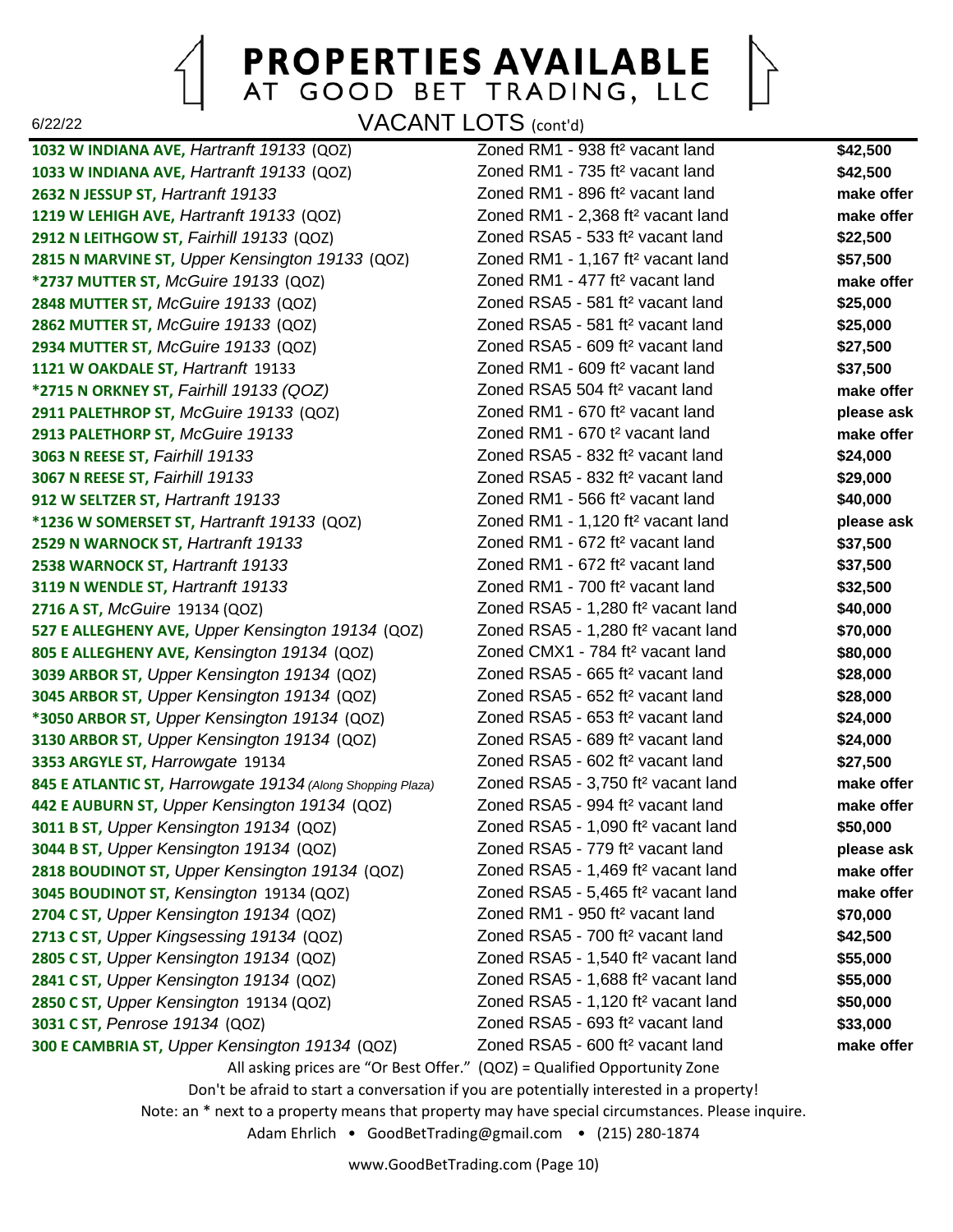

### **PROPERTIES AVAILABLE** AT GOOD BET TRADING, LLC

VACANT LOTS (cont'd)

**359 E CAMBRIA ST,** *Upper Kensington 19134* (QOZ) Zoned RSA5 - 854 ft² vacant land **make offer 1924 E CAMBRIA ST,** *Richmond* 19134 Zoned RSA5 - 1,520 ft² vacant land **make offer 1939 E CAMBRIA ST,** *Richmond 19134* Zoned RSA5 - 1,290 ft² vacant land **make offer 2085 CLARENCE ST,** *Harrowgate 19134 (Corner!)* Zoned RSA5 - 1,012 ft² vacant land **\$75,000 707 E CLEARFIELD ST,** *Upper Kensington* 19134 (QOZ) Zoned RM1 - 775 ft² vacant land **make offer 723-725 E CLEARFIELD ST,** *Upper Kensington 19134* (QOZ) Zoned RM1 - 1,550 ft² vacant land **make offer 1914 E CLEARFIELD ST,** *Port Richmond 19134* Zoned RSA5 - 912 ft² vacant land **\$70,000 2134 E CLEMENTINE ST,** *Richmond 19134* Zoned RSA5 - 1,037 ft² vacant land **\$62,500 3364 COLLINS ST,** *Harrowgate 19134* Zoned RSA5 - 840 ft² vacant land **make offer 623 E CORNWALL ST,** *Upper Kensington 19134* Zoned RSA5 - 780 ft² vacant land **\$25,000 3410 CRYSTAL ST,** *Upper Kensington* 19134 Zoned RSA5 - 602 ft² vacant land **\$22,000 3111 CUSTER ST,** *Richmond 19134* Zoned RSA5 - 709 ft² vacant land **please ask 3143 CUSTER ST,** *Upper Kensington 19134* (QOZ) Zoned RSA5 - 708 ft² vacant land **make offer 2820 , 2822, 2824, 2826 D ST,** *Upper Kensington 19134* (QOZ) Zoned RM1 - 3,361 ft² vacant land **make offer 2828 D ST,** *Upper Kensington* 19134 (QOZ) Zoned RSA5 - 935 ft² vacant land **make offer 2831 D ST,** *Upper Kensington* 19134 (QOZ) Zoned RSA5 - 560 ft² vacant land **make offer \*2835 D ST,** *Upper Kensington 19134 (QOZ)* Zoned RSA5 - 560 ft² vacant land **make offer 2837 D ST,** *Upper Kensington 19134* (QOZ) Zoned RSA5 - 560 ft² vacant land **make offer 2843 D ST,** *Upper Kensington 19134* (QOZ) Zoned RSA5 - 559 ft² vacant land **please ask 3001 D ST,** *Upper Kensington 19134* (QOZ) Zoned RSA5 - 1,658 ft² vacant land **make offer 3247 D ST,** *Upper Kensington* 19134 (QOZ) Zoned RSA5 - 773 ft² vacant land **make offer 2918 E ST,** *Upper Kensington 19134* (QOZ) Zoned RSA5 - 788 ft² vacant land **please ask \*3062 E ST,** *Upper Kensington 19134* (QOZ) Zoned RM1 - 728 ft² vacant land **please ask \*3360 E ST,** *Upper Kensington 19134* Zoned RSA5 - 856 ft² vacant land **make offer 453 E ELKHART ST,** *Upper Kensington 19134* (QOZ) Zoned RSA5 - 624 ft² vacant land **please ask \*454 E ELKHART ST,** *Upper Kensington 19134* (QOZ) Zoned RSA5 - 624 ft² vacant land **please ask 3349 ELLA ST,** *Upper Kensington* 19134 Zoned RM1 - 840 ft² vacant land **\$27,500 2927 GRANSBACK ST,** *Upper Kensington 19134* (QOZ) Zoned RSA5 - 731 ft² vacant land **make offer 2933, 2935 GRANSBACK ST,** *Upper Kensington 19134* (QOZ) Zoned RSA5 - 1,462 ft² vacant land **make offer 1810 HART LN,** *Richmond 19134* Zoned RSA5 - 739 ft² vacant land **make offer \*1838 HART LN,** *Richmond 19134* Zoned RSA5 - 977 ft² vacant land **make offer 1845 HART LN,** *Richmond 19134* Zoned RSA5 - 909 ft² vacant land **make offer 2929 HARTVILLE ST,** *Upper Kensington 19134* (QOZ) Zoned RSA5 - 510 ft² vacant land **make offer 2943 HARTVILLE ST,** *Upper Kensington 19134* (QOZ) Zoned RSA5 - 552 ft² vacant land **make offer \*3036 HARTVILLE ST, Upper Kensington 19134** (Sale Pending!) (Qt Zoned RSA5 - 660 ft<sup>2</sup> vacant land **make offer \*3234 HARTVILLE ST,** *Upper Kensington 19134* (QOZ) Zoned RSA5 - 630 ft² vacant land **make offer 624 E HILTON ST,** *Upper Kensington* 19134 (Corner) (QOZ) Zoned RSA5 - 1,347 ft² vacant land **\$38,000 723 E HILTON ST,** *Upper Kensington 19134* (QOZ) Zoned RSA5 - 742 ft² vacant land **\$25,000 \*2929 HURLEY ST,** *Upper Kensington 19134* (QOZ) Zoned RSA5 - 532 ft² vacant land **\$40,000 2937, 2939 HURLEY ST,** *Upper Kingsessing 19134* (QOZ) Zoned RSA5 - 1,064 ft² vacant land **\$80,000 2958, 2960 HURLEY ST,** *Upper Kensington 19134* (QOZ) Zoned RSA5 - 1,064 ft² vacant land **\$80,000 234 E INDIANA AVE,** *Upper Kensington 19134* (QOZ) Zoned RSA5 - 879 ft² vacant land **\$24,000** All asking prices are "Or Best Offer." (QOZ) = Qualified Opportunity Zone

Don't be afraid to start a conversation if you are potentially interested in a property! Note: an \* next to a property means that property may have special circumstances. Please inquire.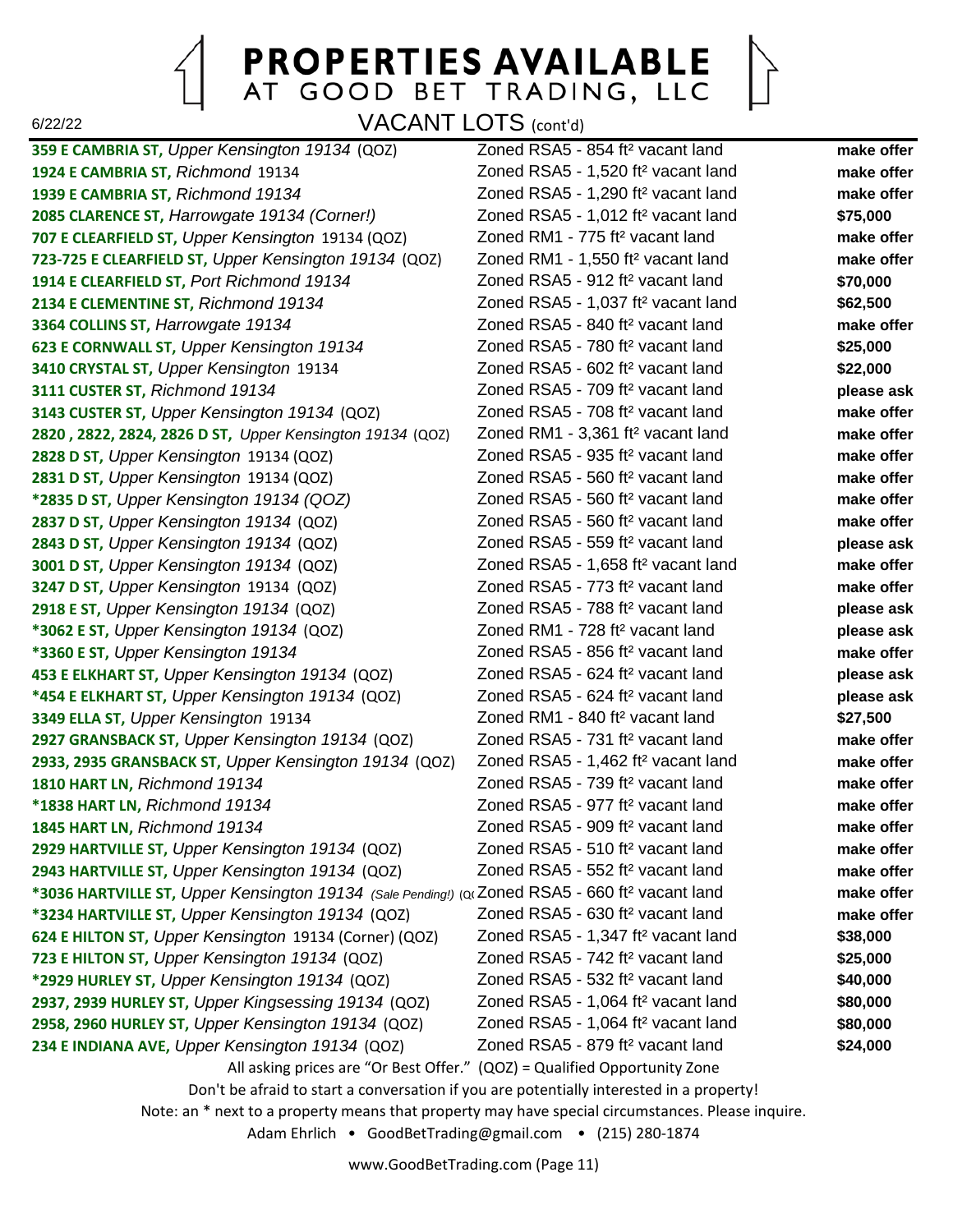#### **PROPERTIES AVAILABLE** AT GOOD BET TRADING, LLC

VACANT LOTS (cont'd)

**526 E INDIANA AVE,** *Upper Kensington 19134* (QOZ) Zoned RSA5 - 1,104 ft² vacant land **please ask 3534 JOYCE ST,** *Harrowgate 19134* Zoned RSA5 - 727 ft² vacant land **\$35,000 \*2847 KIP ST,** *Upper Kensington 19134* (QOZ) Zoned RSA5 - 621 ft² vacant land **make offer 2930 KIP ST,** *Upper Kensington 19134* (QOZ) Zoned RSA5 - 980 ft² vacant land **make offer 3036 N LEE ST,** *Upper Kensington 19134* (QOZ) Zoned RSA5 - 637 ft² vacant land **\$24,000 3042 N LEE ST,** *Upper Kensington 19134* (QOZ) Zoned RSA5 - 637 ft² vacant land **\$24,000 153 E LIPPINCOTT ST,** *Upper Kensington 19134* (QOZ) Zoned RSA5 - 686 ft² vacant land **make offer 157 E LIPPINCOTT ST,** *Upper Kensington 19134* (QOZ) Zoned RSA5 - 686 ft² vacant land **please ask 203 E LIPPINCOTT ST,** *Upper Kensington 19134 (Sale Pending)* (QOZ) Zoned RSA5 - 711 ft² vacant land **\$27,500 636 E LIPPINCOTT ST,** *Upper Kensington 19134* (QOZ) Zoned RSA5 - 713 ft² vacant land **\$25,000 646 E LIPPINCOTT ST,** *Upper Kensington 19134* (QOZ) Zoned RSA5 - 713 ft² vacant land **\$27,500 1839 E LIPPINCOTT ST,** *Port Richmond* 19134 Zoned RSA5 - 798 ft² vacant land **\$60,000 3336 MALTA ST,** *Harrowgate 19134* Zoned RSA5 - 602 ft² vacant land **\$22,000 \*238 E MAYFIELD ST,** *Upper Kensington 19134* (QOZ) Zoned RSA5 - 609 ft² vacant land **please ask 254 E MAYFIELD ST,** *Upper Kensington 19134* (QOZ) Zoned RSA5 - 609 ft² vacant land **please ask 2800 ORMES ST,** *Kensington* 19134 (QOZ) Zoned RSA5 - 1,140 ft² vacant land **\$55,000 3457 ORMES ST,** *Harrowgate* 19134 Zoned RSA5 - 644 ft² vacant land **\$25,000 3263 N PHILIP ST,** *Upper Kensington 19134* Zoned RM1 - 871 ft² vacant land **make offer 3153 REACH ST,** *Upper Kensington* 19134 (QOZ) Zoned RSA5 - 709 ft² vacant land **\$24,000 3063 RORER ST,** *Upper Kensington 19134* (QOZ) Zoned RSA5 - 728 ft² vacant land **please ask 3217 RORER ST,** *Upper Kensington 19134* (QOZ) Zoned RSA5 - 840 ft² vacant land **please ask 2851 ROSEHILL ST,** *Kensington 19134* (QOZ) Zoned RSA5 - 1,064 ft² vacant land **make offer 2862 ROSEHILL ST,** *Upper Kensington 19134* (QOZ) Zoned ICMX - 1,140 ft² vacant land **make offer 2926 ROSEHILL ST,** *Upper Kensington 19134* (QOZ) Zoned RSA5 - 602 ft² vacant land **\$45,000 2951 ROSEHILL ST,** *Upper Kensington 19134* (QOZ) (Sale Pending!) Zoned RSA5 - 602 ft² vacant land **\$45,000 2957, 2959 ROSEHILL ST,** *Upper Kensington 19134* (QOZ) Zoned RSA5 - 1,215 ft² vacant land **\$90,000 \*2025 E RUSH ST,** *Richmond 19134* Zoned RSA5 - 464 ft² vacant land **\$35,000 2839, 2841-43, 2845-47 RUTH ST,** *Richmond* 19134 Zoned CMX2 - 9,788 ft² vacant land **make offer 2948, 2950 RUTH ST,** *Richmond 19134* Zoned RSA5 - 1,528 ft² vacant land **make offer 2954 RUTH ST,** *Richmond 19134* Zoned RSA5 - 749 ft² vacant land **make offer 2958-2960 RUTH ST,** *Richmond 19134* Zoned RSA5 - 1,498 ft² vacant land **make offer 2910 RUTLEDGE ST,** *Upper Kensington 19134* (QOZ) Zoned RSA5 - 546 ft² vacant land **\$40,000 2921 RUTLEDGE ST,** *Upper Kensington 19134* (QOZ) Zoned RM1 - 546 ft² vacant land **\$40,000 2922 RUTLEDGE ST,** *Upper Kensington 19134* (QOZ) Zoned RSA5 - 546 ft² vacant land **\$40,000 \*2927 RUTLEDGE ST,** *Upper Kensington 19134* (QOZ) Zoned RM1 - 546 ft² vacant land **\$40,000 2933 RUTLEDGE ST,** *Upper Kensington 19134* (QOZ) Zoned RM1 - 546 ft² vacant land **\$40,000 2939 RUTLEDGE ST,** *Upper Kensington 19134* (QOZ) Zoned RM1 - 546 ft² vacant land **\$40,000 2954 RUTLEDGE ST,** *Upper Kensington 19134* (QOZ) Zoned RSA5 - 546 ft² vacant land **\$40,000 2963 RUTLEDGE ST,** *Upper Kensington 19134* (QOZ) Zoned RM1 - 546 ft² vacant land **\$40,000 \*2965 RUTLEDGE ST,** *Upper Kensington 19134* (QOZ) Zoned RM1 - 588 ft² vacant land **\$40,000 2004 E SILVER ST,** *Richmond 19134* Zoned RM1 - 642 ft² vacant land **\$80,000 2007 E SILVER ST,** *Richmond* 19134 Zoned RM1 - 540 ft² vacant land **\$80,000** All asking prices are "Or Best Offer." (QOZ) = Qualified Opportunity Zone

Don't be afraid to start a conversation if you are potentially interested in a property! Note: an \* next to a property means that property may have special circumstances. Please inquire.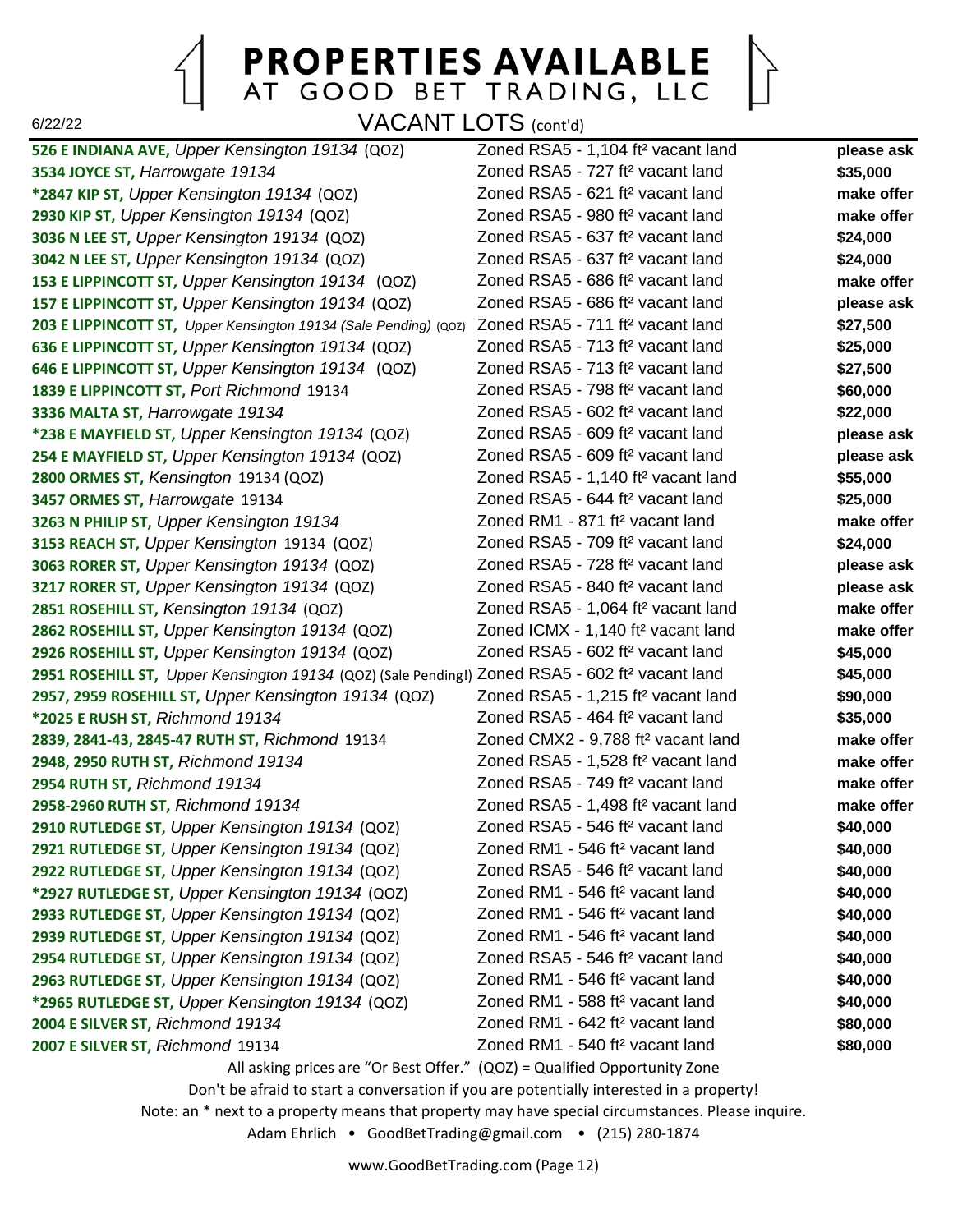**PROPERTIES AVAILABLE** AT GOOD BET TRADING, LLC

VACANT LOTS (cont'd)

**2009 E SILVER ST,** *Richmond 19134* Zoned RM1 - 548 ft² vacant land **\$80,000 \*2016 E SILVER ST,** *Richmond 19134* Zoned RM1 - 650 ft² vacant land **\$80,000 2015-2017-2019-2021 E SILVER ST,** *Richmond 19134* Zoned RM1 - 2,582 ft² vacant land **\$320,000 253 E STELLA ST,** *Upper Kensington* 19134 (QOZ) Zoned RSA5 - 609 ft² vacant land **\$28,000 2120 E STELLA ST,** *Richmond 19134* Zoned RSA5 - 689 ft² vacant land **\$60,000 \*310 E STERNER ST,** *McGuire 19134* (QOZ) Zoned RM1 - 602 ft² vacant land **make offer 1913-1915 E STERNER ST,** *Richmond 19134* Zoned RSA5 - 974 ft² vacant land **\$150,000 \*2006 E STERNER ST,** *Richmond 19134* Zoned RM1 - 662 ft² vacant land **\$80,000 2007 E STERNER ST,** *Richmond 19134* Zoned RM1 - 646 ft² vacant land **\$80,000 2012 E STERNER ST,** *Richmond* 19134 Zoned RM1 - 658 ft² vacant land **\$80,000 2015 E STERNER ST,** *Richmond 19134* Zoned RM1 - 638 ft² vacant land **\$80,000 2859 STOUTON ST,** *Richmond 19134* Zoned RSA5 - 480 ft² vacant land **make offer 2863 STOUTON ST,** *Richmond 19134* Zoned RSA5 - 480 ft² vacant land **make offer \*2871 STOUTON ST,** *Richmond 19134* Zoned RSA5 - 480 ft² vacant land **make offer 2808 N SWANSON ST,** *McGuire 19134* Zoned RSA5 - 630 ft² vacant land **make offer 3420 TAMPA ST,** *Upper Kensington* 19134 Zoned RSA5 - 602 ft² vacant land **\$22,000 658-660 E THAYER ST,** *Upper Kensington* 19134 Zoned RSA5 - 1,260 ft² vacant land **\$60,000 \*2032 E TIOGA ST,** *Harrowgate 19134* Zoned RSA5 - 1,221 ft² vacant land **\$40,000 1807 E TUSCULUM ST,** *Richmond 19134* Zoned RSA5 - 697 ft² vacant land **\$38,000 2801 N WATER ST,** *McGuire 19134* (QOZ) Zoned RSA5 - 797 ft² vacant land **\$27,500 612 E WENSLEY ST,** *Upper Kensington 19134* Zoned RSA5 - 637 ft² vacant land **\$25,000 3114 WEYMOUTH ST,** *Upper Kensington 19134* (QOZ) Zoned RSA5 - 708 ft² vacant land **please ask 123 E WILLARD ST,** *Upper Kensington* 19134 (Sale Pending) Zoned RM1 - 917 ft² vacant land **\$35,000 1920 E WILLARD ST,** *Hartranft 19134* Zoned RSA5 - 849 ft² vacant land **make offer 304 E WILLIAM ST,** *Upper Kensington 19134* (QOZ) Zoned RSA5 - 512 ft² vacant land **make offer 2046 E WILLIAM ST,** *Richmond 19134* Zoned RSA5 - 861 ft² vacant land **\$80,000 2064 E WILLIAM ST,** *Richmond 19134* Zoned RSA5 - 780 ft² vacant land **\$80,000 2132 E WILLIAM ST,** *Richmond 19134* Zoned RSA5 - 1,028 ft² vacant land **\$90,000 \*2157 E WILLIAM ST,** *Richmond 19134* Zoned RSA5 - 840 ft² vacant land **\$80,000 2167-2169 E WILLIAM ST,** *Richmond 19134* Zoned RSA5 - 1,759 ft² vacant land **\$160,000 \*229 E WISHART ST,** *Upper Kensington 19134* (QOZ) Zoned RSA5 - 740 ft² vacant land **please ask 1812 E WISHART ST,** *Richmond 19134* Zoned RSA5 - 798 ft² vacant land **\$37,500 4806 BENNER ST,** *Wissinoming* 19135 Zoned RSA3 - 3,125 ft² vacant land **make offer \*6429 N 20TH ST,** *West Oak Lane 19138* Zoned RSA5 - 1,752 ft² vacant land **make offer 5939 N BEECHWOOD ST,** *Ogontz 19138* Zoned RSA5 - 1,260 ft² vacant land **\$42,500 6125 N BEECHWOOD ST,** *East Germantown* 19138 Zoned RSA5 - 5,670 ft² vacant land **make offer 5547 BLAKEMORE ST,** *Germantown East 19138* Zoned RM1 - 717 ft² vacant land **\$40,000 6901 CEDAR PARK AVE,** *West Oak Lane 19138* (QOZ)(Best & Final) Zoned RSA5 - 2,550 ft² vacant land **\$85,000 2124 CHELTEN AVE,** *Carroll Park* 19138 Zoned CMX1 - 2,000 ft² vacant land **please ask \*5636 CHEW AVE,** *Germantown East 19138* Zoned CMX2 - 1,035 ft² vacant land **make offer \*5556 DEVON ST,** *Germantown East 19138* Zoned RM1 - 4,475 ft² vacant land **make offer 845 LOCUST AVE,** *Germantown East 19138* Zoned RM1 - 4,963 ft² vacant land **make offer** All asking prices are "Or Best Offer." (QOZ) = Qualified Opportunity Zone

Don't be afraid to start a conversation if you are potentially interested in a property! Note: an \* next to a property means that property may have special circumstances. Please inquire.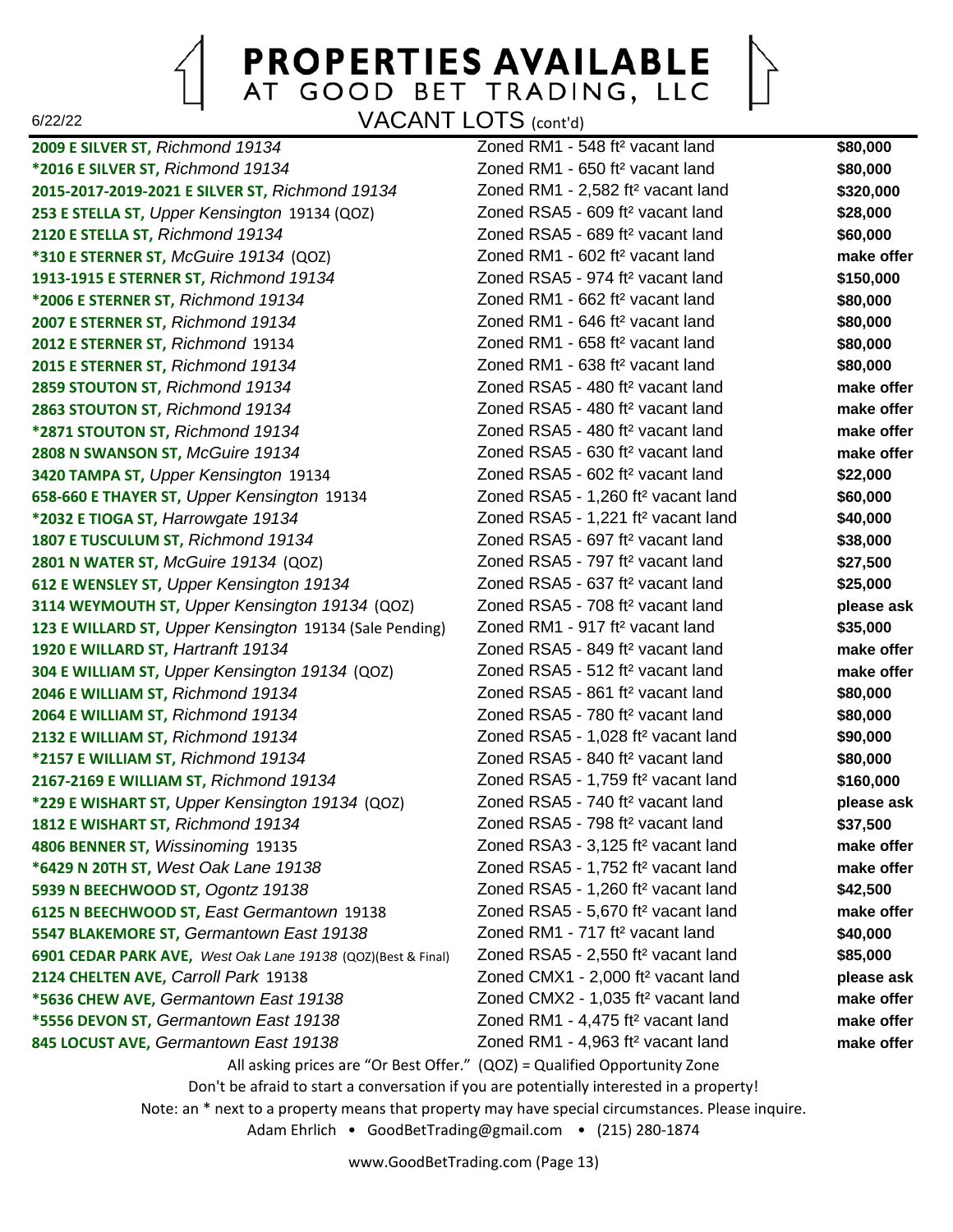

#### **PROPERTIES AVAILABLE** AT GOOD BET TRADING, LLC

VACANT LOTS (cont'd)

**961 LOCUST AVE,** *Germantown East 19138* Zoned RM1 - 565 ft² vacant land **make offer \*6145 E WISTER ST,** *Ogontz 19138* Zoned RSA5 - 1,825 ft² vacant land **make offer 6320 N NORWOOD ST,** *Ogontz* 19138 Zoned RSA5 - 1,466 ft² vacant land **\$45,000 \*7340 OGONTZ AVE,** *West Oak Lane 19138* Zoned RSA5 - 7,345 ft² vacant land **make offer 7321 SOMMERS RD,** *West Oak Lane* 19138 (QOZ) Zoned RSA5 - 1,936 ft² vacant land **\$67,500 \*5513 SPRAUGE ST,** *Germantown East 19138* Zoned RM1 - 978 ft² vacant land **please ask 6037 E WISTER ST,** *Ogontz* 19138 Zoned RSA5 - 1,890 ft² vacant land **make offer 6118 E WISTER ST,** *Germantown East 19138* Zoned CMX2 - 2,000 ft² vacant land **make offer 1122 EAST WOODLAWN ST,** *Germantown East 19138* Zoned RM1 - 882 ft² vacant land **\$40,000 \*6553 N WOODSTOCK ST,** *West Oak Lane 19138* Zoned RSA5 - 1,184 ft² vacant land **\$50,000 34 N 51ST ST,** *Dunlap* 19139 (Last Call) (QOZ) Zoned RM1 - 1,792 ft² vacant land **make offer 133 N 51ST ST,** *Dunlap* 19139 (QOZ) Zoned RSA5 - 825 ft² vacant land **\$50,000 202 N 52ND ST,** *Haddington* 19139 (QOZ) Zoned RSA5 - 1,780 ft² vacant land **make offer 439 N 52ND ST,** *Mill Creek 19139* Zoned RSA5 - 1,735 ft² vacant land **make offer 456 N 52ND ST,** *Haddington* 19139 Zoned CMX1 - 1,568 ft² vacant land **make offer 28-30 N 54TH ST,** *Haddington* 19139 (QOZ) Zoned RSA5 - 2,024 ft² vacant land **make offer 48 N 54TH ST,** *Haddington* 19139 (QOZ) Zoned RSA5 - 949 ft² vacant land **make offer \*430 N 54TH ST,** *Haddington 19139* Zoned RSA5 - 973 ft² vacant land **make offer 132 N 57TH ST,** *Haddington* 19139 (QOZ) Zoned RSA5 - 1,220 ft² vacant land **make offer 154 N 58TH ST,** *Haddington 19139* (QOZ) Zoned RSA5 - 1,232 ft² vacant land **make offer 208 N 58TH ST,** *Haddington 19139* (QOZ) Zoned RSA5 - 1,146 ft² vacant land **make offer 214 N 58TH ST,** *Hadington 19139* (QOZ) Zoned RSA5 - 1,146 ft² vacant land **make offer 237 N 58TH ST,** *Haddington 19139* (QOZ) Zoned RSA5 - 1,054 ft² vacant land **make offer 40 N 60TH ST,** *Haddington-Carroll Park* 19139 (QOZ) Zoned CMX2 - 1,091 ft² vacant land **make offer \*205 N 60TH ST,** *Haddington 19139* (QOZ) Zoned RSA5 - 1,061 ft² vacant land **\$32,000 211 N 60TH ST,** *Haddington 19139* (QOZ) Zoned RSA5 - 1,061 ft² vacant land **\$32,000 58 S 61ST ST,** *Haddington 19139* Zoned CMX2 - 1,300 ft² vacant land **make offer 346 & 348 N 62ND ST,** *Haddington* 19139 (QOZ) Zoned RM1 - 3,822 ft² vacant land **make offer 29 N 63RD ST,** *Haddington* 19139 (QOZ) Zoned RM1 - 1,702 ft² vacant land **make offer \*213 N ALDEN ST,** *Haddington 19139* (QOZ) Zoned RSA5 - 914 ft² vacant land **make offer 220 N ALDEN ST,** *Haddington 19139* (QOZ) Zoned RSA5 - 906 ft² vacant land **\$30,000 236 N ALDEN ST,** *Haddington 19139* (QOZ) Zoned RSA5 - 1,078 ft² vacant land **\$27,500 239 N ALDEN ST,** *Haddington 19139* (QOZ) Zoned RSA5 - 1,078 ft² vacant land **\$27,500 5014 ASPEN ST,** *Mill Creek 19139* (QOZ) Zoned RSA5 - 1,598 ft² vacant land **please ask 209 N AVONDALE ST,** *Overbrook 19139* Zoned RM1 - 700 ft² vacant land **make offer \*220 N AVONDALE ST,** *Overbrook 19139* Zoned RM1 - 658 ft² vacant land **make offer 5230 CHANCELLOR ST,** *Cobbs Creek* 19139 (QOZ) Zoned RM1 - 990 ft² vacant land **make offer 5522 CHANCELLOR ST,** *Cobbs Creek* 19139 (QOZ) Zoned RM1 - 1,072 ft² vacant land **make offer 5545 CHANCELLOR ST,** *Cobbs Creek* 19139 (QOZ) Zoned RM1 - 1,072 ft² vacant land **make offer 5645 CHERRY ST,** *Haddington 19139* (QOZ) Zoned RSA5 - 1,026 ft² vacant land **please ask \*54 DEARBORN ST,** *Dunlap 19139* (QOZ) Zoned RSA5 - 668 ft² vacant land **\$33,000 \*5128 FUNSTON ST,** *Haddington* 19139 Zoned RSA5 - 855 ft² vacant land **\$35,000**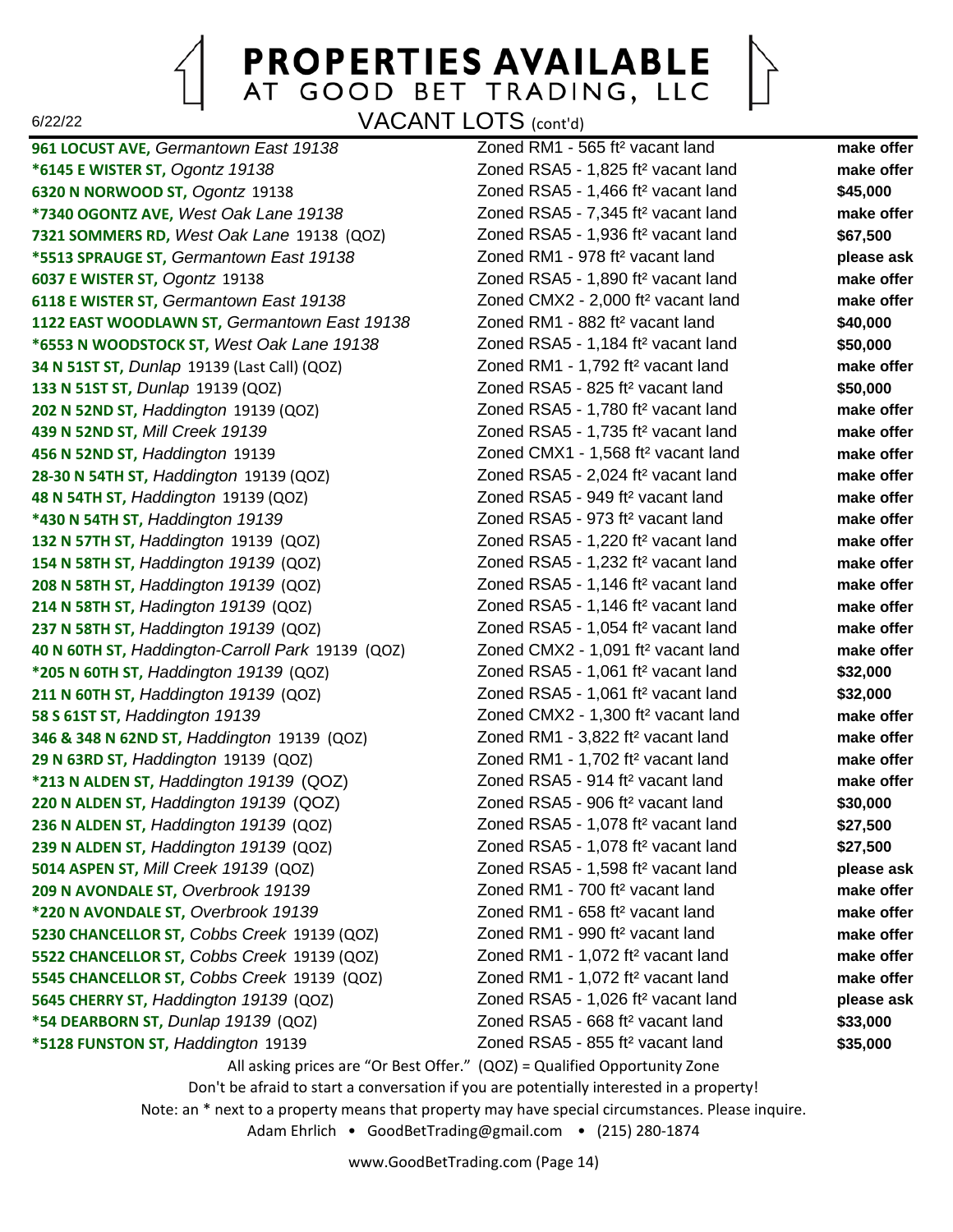# **PROPERTIES AVAILABLE** AT GOOD BET TRADING, LLC

VACANT LOTS (cont'd)

**247 HORTON ST,** *Haddington 19139* (QOZ) Zoned RSA5 - 708 ft² vacant land **\$37,500 5245 IRVING ST,** *Cobbs Creek* 19139 (Last Call) (QOZ) Zoned RM1 - 1,360 ft² vacant land **make offer \*6032 IRVING ST,** *Cobbs Creek 19139* (QOZ) Zoned RM1 - 1,232 ft² vacant land **make offer 5551 LOCUST ST,** *Cobbs Creek* 19139 (QOZ) Zoned RM1 - 1,212 ft² vacant land **make offer 5736 LUDLOW ST,** *Cobbs Creek 19139* (QOZ) Zoned RM1 - 969 ft² vacant land **make offer 6219 LUDLOW ST,** *Cobbs Creek* 19139 Zoned RM1 - 1,155 ft² vacant land **make offer 5730 MARKET ST,** *Cobbs Creek 19139* (QOZ) Zoned CMX3 - 2,098 ft² vacant land **make offer 6221 MARKET ST,** *Haddington* 19139 (QOZ) Zoned CMX2 - 1,299 ft² vacant land **make offer 340 N ROBINSON ST,** *Haddington 19139* (QOZ) Zoned RSA5 - 1,028 ft² vacant land **\$30,000 31 N SALFORD ST,** *Haddington* 19139 (Corner) (QOZ) Zoned RSA5 - 920 ft² vacant land **make offer 100 N SALFORD ST,** *Haddington 19139 (Corner)* (QOZ) Zoned RSA5 - 1,029 ft² vacant land **make offer 5467 SPRING ST,** *Haddington 19139* Zoned RSA5 - 699 ft² vacant land **please ask \*5610 SPRUCE ST,** *Cobbs Creek 19139* (QOZ) Zoned RSA3 - 1,750 ft² vacant land **please ask 5434 VINE ST,** *Haddington* 19139 (QOZ) Zoned RSA3 - 2,875 ft² vacant land **please ask \*5822 VINE ST,** *Haddington 19139* (QOZ) Zoned RSA5 - 1,152 ft² vacant land **make offer 6014 VINE ST,** *Haddington 19139* (QOZ) Zoned RSA5 - 1,163 ft² vacant land **make offer 6045 VINE ST,** *Haddington 19139 (Structure in Back)* (QOZ) Zoned RM1 - 1,440 ft² vacant land **make offer 6106 VINE ST,** *Haddington* 19139 (QOZ) Zoned RM1 - 1,085 ft² vacant land **make offer \*6112 VINE ST,** *Haddington 19139* (QOZ) Zoned RM1 - 2,200 ft² vacant land **make offer 6211 VINE ST,** *Haddington 19139* (QOZ) Zoned RSA5 - 1,312 ft² vacant land **make offer 5847 WALNUT ST,** *Cobbs Creek* 19139 (QOZ) Zoned RM1 - 1,872 ft² vacant land **make offer 3426 N 3RD ST,** *Fairhill 19140* Zoned RM1 - 1,050 ft² vacant land **make offer 4426-30 N 4TH ST,** *Feltonville 19140* Zoned RSA5 - 5,040 ft² vacant land **\$80,000 \*4455 N 4TH ST,** *Feltonville 19140* Zoned RSA5 - 716 ft² vacant land **\$18,000 3305 N 6TH ST,** *Fairhill 19140* Zoned RM1 - 1,152 ft² vacant land **please ask \*3858 N 6TH ST,** *Hunting Park 19140* Zoned RSA5 - 1,360 ft² vacant land **\$25,000 4155 N 7TH ST,** *Hunting Park 19140 (Sale Pending)* Zoned RSA5 - 1,500 ft² vacant land **\$17,500 3748 N 8TH ST,** *Hunting Park* 19140 Zoned RSA5 - 736 ft² vacant land **\$22,500 3834 N 9TH ST,** *Hunting Park 19140* Zoned RM1 - 816 ft² vacant land **\$30,000 3745 N 10TH ST,** *North Philadelphia* 19140 Zoned RM1 - 816 ft² vacant land **\$35,000 3804 N 10TH ST,** *Hunting Park* 19140 Zoned RM1 - 864 ft² vacant land **\$32,500 3808 N 10TH ST,** *Hunting Park 19140* Zoned RM1 - 864 ft² vacant land **\$32,500 3816 N 10TH ST,** *Hunting Park 19140* Zoned RM1 - 864 ft² vacant land **\$32,500 3818 N 10TH,** *Hunting Park 19140* Zoned RM1 - 864 ft² vacant land **please ask 3822 N 10TH ST,** *Hunting Park 19140* Zoned RM1 - 864 ft² vacant land **\$32,500 3826 N 10TH ST,** *Hunting Park 19140* Zoned RM1 - 864 ft² vacant land **\$32,500 4010 N 12TH ST,** *Hunting Park 19140* Zoned RM1 - 1,188 ft² vacant land **please ask 3312 N 13TH ST,** *Franklinville 19140* Zoned RM1 - 1,446 ft² vacant land **make offer 3515 N 13TH ST,** *Logan 19140* Zoned RM1 - 737 ft² vacant land **make offer 3519 N 13TH ST,** *Logan 19140* Zoned RM1 - 1,365 ft² vacant land **make offer 3930 N 13TH ST,** *Hunting Park 19140* (QOZ) Zoned RM1 - 1,110 ft² vacant land **please ask**

**41 N HOBART ST,** *Haddington 19139* (QOZ) Zoned RSA5 - 968 ft² vacant land **make offer** All asking prices are "Or Best Offer." (QOZ) = Qualified Opportunity Zone

Don't be afraid to start a conversation if you are potentially interested in a property!

Note: an \* next to a property means that property may have special circumstances. Please inquire.

Adam Ehrlich • GoodBetTrading@gmail.com • (215) 280-1874

6/22/22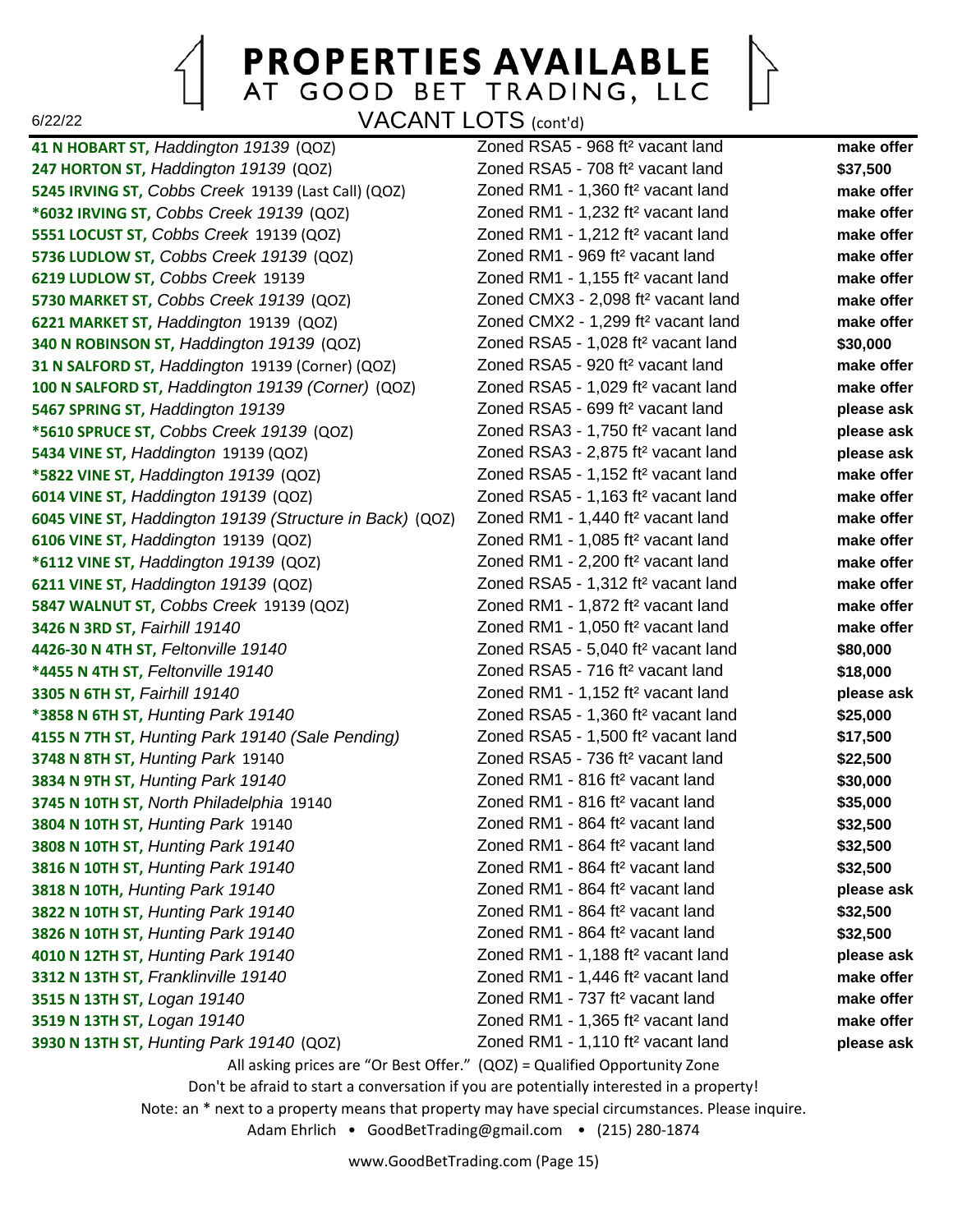

#### **PROPERTIES AVAILABLE** AT GOOD BET TRADING, LLC

VACANT LOTS (cont'd)

**\*3607 N 16TH ST,** *Tioga 19140* (QOZ) Zoned RSA5 - 2,792 ft² vacant land **\$55,000 3714 N 16TH ST,** *Tioga* 19140 (QOZ) Zoned RM1 - 1,284 ft² vacant land **make offer 4651 N 16TH ST,** *Logan 19140* Zoned RM1 - 1,234 ft² vacant land **please ask 4669 N 16TH ST,** *Logan 19140* Zoned RM1 - 1,778 ft² vacant land **\$55,000 \*3611 N 18TH ST,** *Tioga 19140* (QOZ) Zoned RSA5 - 1,501 ft² vacant land **make offer 3633, 3635 N 19TH ST,** *Tioga 19140 (Sale Pending!)* Zoned RSA5 - 2,880 ft² vacant land **\$90,000 3718-20 N 19TH ST,** *Tioga* 19140 Zoned RM1 - 5,634 ft² vacant land **make offer \*3314 N 20TH ST,** *Tioga 19140* Zoned RSA5 - 1,105 ft² vacant land **make offer \*3331 N 21ST ST,** *Tioga 19140* Zoned RSA5 - 1,380 ft² vacant land **please ask 3412, 3414 N 22ND ST,** *Tioga* 19140 (Sale Pending!) Zoned RSA3 - 4,500 ft² vacant land **\$99,500 1321 W AIRDRIE ST,** *Hunting Park 19140* (QOZ) Zoned RM1 - 1,750 ft² vacant land **please ask 3219 N AMERICAN ST,** *Upper Kensington 19140* Zoned RM1 - 810 ft² vacant land **\$40,000 3505 N AMERICAN ST,** *Upper Kensington 19140* Zoned RM1 - 653 ft² vacant land **\$33,000 702, 704, 706 W ATLANTIC ST,** *Franklinville 19140* Zoned RSA5 - 2,192 ft² vacant land **\$52,500 3860 BLAINE ST,** *Nicetown 19140* (QOZ) Zoned RM1 - 1,152 ft² vacant land **make offer 1327 BLAVIS ST,** *Logan* 19140 Zoned RSA5 - 1,096 ft² vacant land **\$60,000 1418 BLAVIS ST,** *Logan 19140* Zoned RSA5 - 1,496 ft² vacant land **please ask \*4514 N BOUVIER ST,** *Logan 19140* Zoned RM1 - 770 ft² vacant land **make offer 4123 N BROAD ST,** *Hunting Park* 19140 (QOZ) Zoned RM1 - 1,723 ft² vacant land **\$100,000 1828 BRUNNER ST,** *Nicetown 19140* (QOZ) (Sale Pending!) Zoned RSA5 - 1,140 ft² vacant land **\$18,000 1848 BRUNNER ST,** *Nicetown 19140* (QOZ) (Sale Pending!) Zoned RSA5 - 1,133 ft² vacant land **\$18,000 730 W BUTLER ST,** *Hunting Park 19140* Zoned RSA5 - 1,080 ft² vacant land **\$25,000 931 W BUTLER ST,** *Hunting Park 19140* Zoned RM1 - 976 ft² vacant land **make offer 1301-03 W BUTLER ST,** *Hunting Park* 19140 (12 Units By Right!) (Best&Final!) Zoned RM1 - 4,320 ft² vacant land **\$225,000 3545 N CAMAC ST,** *Tioga* 19140 (QOZ) Zoned CMX2 - 868 ft² vacant land **make offer 3637 N CAMAC ST,** *Franklinville 19140* (QOZ) Zoned RM1 - 1,274 ft² vacant land **make offer 3643 N CAMAC ST,** *Franklinville 19140* (QOZ) Zoned RM1 - 1,260 ft² vacant land **make offer \*1817 W CAYUGA ST,** *Logan 19140* Zoned RSA5 - 899 ft² vacant land **\$14,000 3834 GERMANTOWN AVE,** *Tioga* 19140 (QOZ) Zoned CMX2 - 1,120 ft² vacant land **make offer 4555 N GRATZ ST,** *Logan 19140* Zoned RM1 - 1,273 ft² vacant land **make offer 1604 W JUNIATA ST,** *Nicetown 19140 (Sale Pending!)* Zoned RSA5 - 750 ft² vacant land **please ask 1419 W JEROME ST,** *North Philadelphia* 19140 (QOZ) Zoned RM1 - 938 ft² vacant land **make offer 1318 KERBAUGH ST,** *Hunting Park* 19140 (QOZ) Zoned RM1 - 1,005 ft² vacant land **make offer 4516 N MARVINE ST,** *Franklinville 19140 (Sale Pending!)* Zoned RSA5 - 1,126 ft² vacant land **make offer 4527 N MARVINE ST,** *Logan* 19140 (QOZ) (Sale Pending!) Zoned RSA5 - 1,270 ft² vacant land **make offer 3325 MUTTER ST,** *Upper Kensington 19140* Zoned RM1 - 623 ft² vacant land **please ask \*3420 N ORIANNA ST,** *Fairhill 19140* Zoned RSA5 - 798 ft² vacant land **make offer 3518 OLD YORK RD,** *Franklinville 19140* (QOZ) Zoned RM1 - 1,584 ft² vacant land **\$100,000 \*3546 OLD YORK RD,** *Franklinville 19140* (QOZ) Zoned RM1 - 1,060 ft² vacant land **please ask 3947 NICE ST,** *Tioga 19140* (QOZ) Zoned RM1 - 636 ft² vacant land **make offer 3742 N PERCY ST,** *Hunting Park 19140* Zoned RM1 - 720 ft² vacant land **\$30,000 3749 PERCY ST,** *Hunting Park 19140* Zoned RM1 - 720 ft² vacant land **\$30,000** All asking prices are "Or Best Offer." (QOZ) = Qualified Opportunity Zone

www.GoodBetTrading.com (Page 16) Adam Ehrlich • GoodBetTrading@gmail.com • (215) 280-1874

Don't be afraid to start a conversation if you are potentially interested in a property! Note: an \* next to a property means that property may have special circumstances. Please inquire.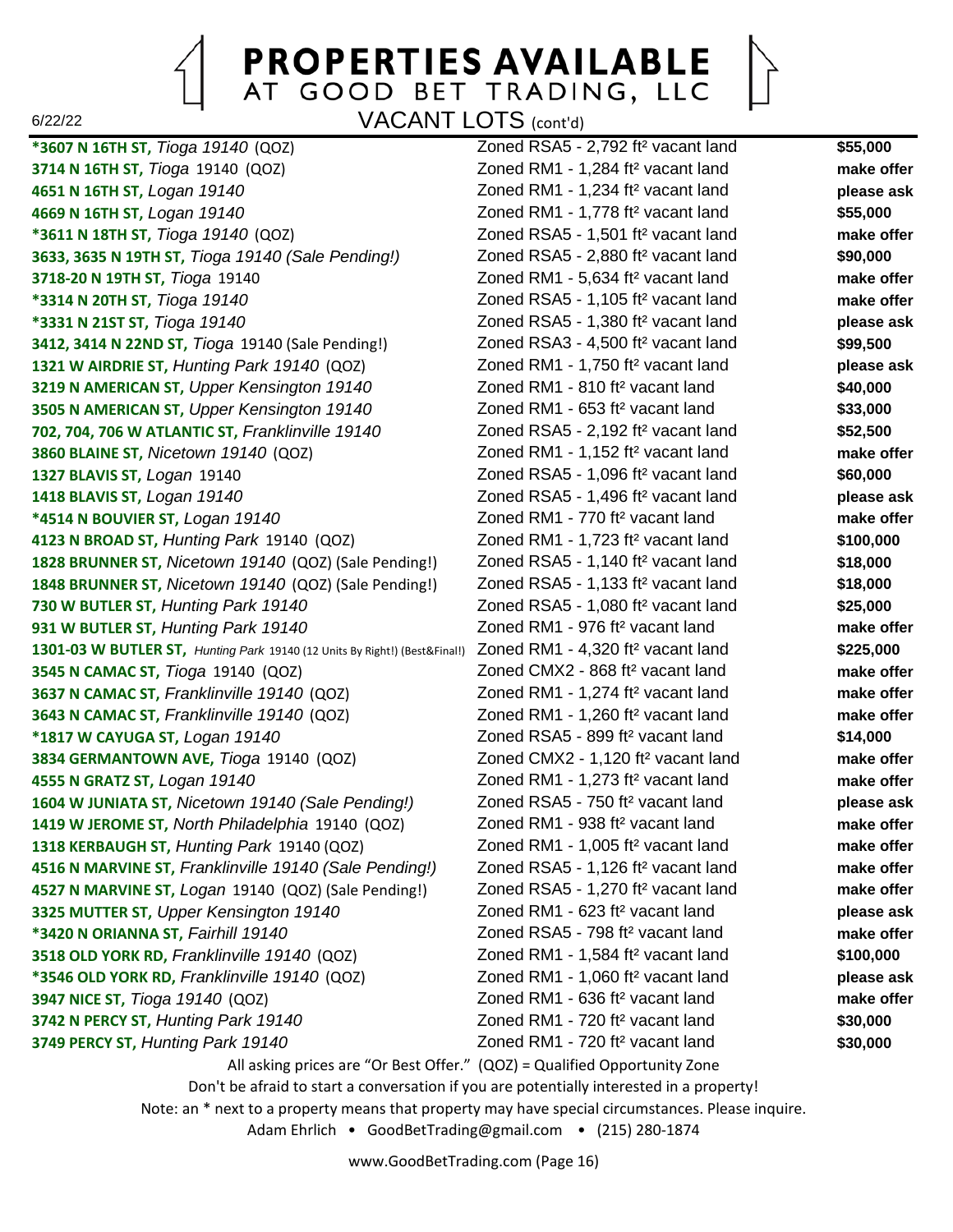**PROPERTIES AVAILABLE** AT GOOD BET TRADING, LLC

VACANT LOTS (cont'd)

**3904 N PERCY ST,** *Hunting Park* 19140 Zoned RM1 - 720 ft² vacant land **\$25,000 3433, 3435, 3437 N PHILIP ST,** *Upper Kensington 19140* Zoned RM1 - 1,974 ft² vacant land **make offer \*3465 N PHILIP ST,** *Upper Kensington 19140* Zoned RM1 - 658 ft² vacant land **make offer \*1333 W PIKE ST,** *Hunting Park 19140* (QOZ) Zoned RM1 - 1,408 ft² vacant land **make offer 715 W SCHILLER ST,** *Franklinville 19140* Zoned RSA5 - 637 ft² vacant land **\$16,000 \*1017 W SEDGLY AVE,** *Hunting Park* 19140 Zoned I2 - 1,259 ft² vacant land **make offer \*4750 N 11TH ST,** *Logan* 19141 (QOZ) Zoned CMX1 - 1,344 ft² vacant land **make offer \*4805 N 11TH ST,** *Logan 19141* (QOZ) Zoned RSA5 - 990 ft² vacant land **please ask 4843 N 13TH ST,** *Logan 19141* (QOZ) Zoned RSA5 - 1,226 ft² vacant land **make offer \*4747 N 15TH ST,** *Ogontz 19141* Zoned RM1 - 1,343 ft² vacant land **please ask \*5840 N 15TH ST,** *Ogontz 19141* Zoned RSA5 - 1,291 ft² vacant land **make offer \*4929 N 16TH ST,** *Logan 19141* Zoned RM1 - 1,350 ft² vacant land **make offer 5837 N 16TH ST,** *Ogontz 19141* Zoned RSA5 - 5,892 ft² vacant land **make offer 4859 N 18TH ST,** *Logan 19141* Zoned RM1 - 1,050 ft² vacant land **make offer 1751 CHURCH LN,** *Ogontz* 19141 (61 Units!) Zoned RM1 - 15,089 ft² vacant land **\$1,464,000 1126 LOUDON ST,** *Logan 19141* (QOZ) Zoned CMX1 - 1,360 ft² vacant land **make offer \*4714 N MARVINE ST,** *Logan 19141* Zoned RSA5 - 1,114 ft² vacant land **make offer 1612 W MENTOR ST,** *Logan 19141* Zoned RM1 - 1,040 ft² vacant land **make offer 6013 OGONTZ ST,** *Ogontz 19141* Zoned CMX1 - 525 ft² vacant land **make offer 2413 S 61ST ST,** *Elmwood 19142* Zoned RM1 - 1,125 ft² vacant land **please ask \*2126 S 65TH ST,** *Paschall 19142* Zoned RSA5 - 1,024 ft² vacant land **\$18,000 2007 S 70TH ST,** *Paschall 19142* Zoned RSA5 - 6,056 ft² vacant land **please ask \*2029 S 70TH ST,** *Paschall 19142* Zoned RSA5 - 1,261 ft² vacant land **make offer 2052 S 71ST ST,** *Paschall 19142* Zoned ICMX - 1,180 ft² vacant land **make offer 2101 S 71ST ST,** *Paschall 19142* Zoned RSA5 - 1,280 ft² vacant land **make offer 2125 S 72ND ST,** *Paschall* 19142 Zoned RSA5 - 7,792 ft² vacant land **make offer \*2334 S 72ND ST,** *Elmwood 19142* Zoned RM1 - 1,400 ft² vacant land **please ask 2004 CEMETERY AVE,** *Elmwood* 19142 (Best and Final) Zoned RSA5 - 1,200 ft² vacant land **\$35,000 6051 CHESTER AVE,** *Kingsessing 19142* Zoned RSA5 - 1,478 ft² vacant land **make offer \*6056 CHESTER AVE,** *Kingsessing 19142* Zoned RSA5 - 1,022 ft² vacant land **make offer 6513 CHESTER AVE,** *Paschall 19142* Zoned RSA5 - 1,720 ft² vacant land **please ask \*6715 CHESTER AVE,** *Paschall 19142* Zoned RSA5 - 1,260 ft² vacant land **please ask 7112 GREENWAY AVE,** *Paschall* 19142 Zoned RSA3 - 1,870 ft² vacant land **please ask 6138 & 6140 KINGSESSING AVE,** *Paschall* 19142 Zoned RSA5 - 2,250 ft² vacant land **\$75,000 2311 LLOYD ST,** *Haddington-Carroll Park 19142* Zoned I1 - 10,398 ft² vacant land **make offer \*6139 WHEELER ST,** *Elmwood* 19142 Zoned RM1 - 1,072 ft² vacant land **\$22,000 7024 WOODLAND AVE,** *Paschall 19142* Zoned CMX2 - 1,675 ft² vacant land **make offer 7044 WOODLAND AVE,** *Paschall 19142* Zoned CMX2 - 2,500 ft² vacant land **make offer 7122 WOODLAND AVE,** *Paschall 19142* Zoned CMX2 - 3,187 ft² vacant land **make offer \*1148 S 53RD ST,** *Kingesessing 19143* Zoned RM1 - 1,058 ft² vacant land **make offer 1506 S 53RD ST,** *Southwest Schuylkill* 19143 Zoned RM1 - 1,248 ft² vacant land **make offer 1700 S 54TH ST,** *Kingsessing* 19143 Zoned CMX2 - 930 ft² vacant land **make offer**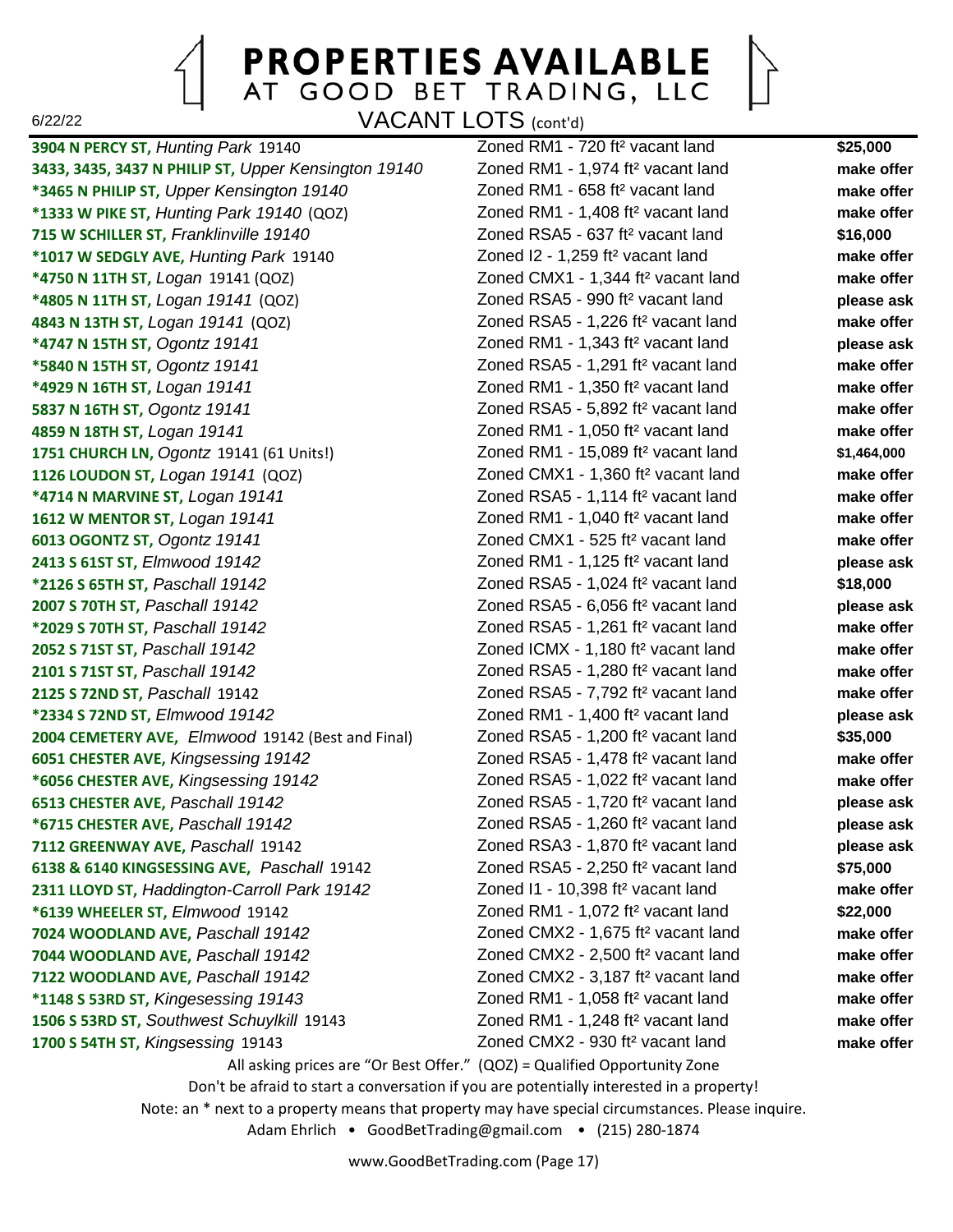**PROPERTIES AVAILABLE** AT GOOD BET TRADING, LLC

VACANT LOTS (cont'd)

**\*1417 S 56TH ST,** *Kingsessing 19143* Zoned RM1 - 1,361 ft² vacant land **make offer 439 S 57TH ST,** *Cobbs Creek* 19143 (Vacant Lot With Shed) Zoned RM1 - 1,232 ft² vacant land **make offer 2130 S 57TH ST,** *Southwest Schuylkill 19143* Zoned RSA5 - 1,200 ft² vacant land **make offer 1428 S 58TH ST,** *Kingsessing* 19143 Zoned RSA3 - 2,185 ft² vacant land **make offer \*1547 S 58TH ST,** *Kingsessing 19143* Zoned CMX2 - 1,380 ft² vacant land **make offer 1736 S 58TH ST,** *Kingsessing 19143* Zoned RM1 - 1,208 ft² vacant land **make offer 1803 & 1805 S 58TH ST,** *Kingsessing 19143* Zoned RSA5 - 2,697 ft² vacant land **make offer 326 S 60TH ST,** *Cobbs Creek* 19143 (QOZ) Zoned CMX2 - 1,132 ft² vacant land **make offer 416 S 60TH ST,** *Cobbs Creek* 19143 (QOZ) Zoned CMX2 - 1,152 ft² vacant land **make offer 5439 ADDISON ST,** *Cobbs Creek* 19143 Zoned RM1 - 945 ft² vacant land **make offer 820 S ALDEN ST,** *Cobbs Creek* 19143 Zoned RM1 - 900 ft² vacant land **\$38,000 1926 S ALDEN ST,** *Kingsessing 19143* Zoned RSA5 - 795 ft² vacant land **\$20,000 5443 BALTIMORE AVE,** *Cobbs Creek* 19143 Zoned CMX2 - 1,797 ft² vacant land **make offer 5510 BALTIMORE AVE,** *Kingsessing 19143* Zoned CMX2 - 1,800 ft² vacant land **make offer 832 S CECIL ST,** *Cobbs Creek 19143* Zoned RSA5 - 1,207 ft² vacant land **\$32,500 2029 S CECIL ST,** *Cobbs Creek* 19143 Zoned RSA5 - 795 ft² vacant land **\$24,000 6005 CEDARHURST ST,** *Kingsessing 19143* Zoned RSA5 - 1,320 ft² vacant land **\$25,000 5719 CHESTER AVE,** *Kingsessing 19143* Zoned CMX2 - 1,721 ft² vacant land **make offer 5731 CHESTER AVE,** *Kingsessing* 19143 Zoned CMX2 - 1,800 ft² vacant land **make offer 5921-5923 CHESTER AVE,** *Kingsessing* 19143 Zoned RSA5 - 2,858 ft² vacant land **make offer 1100 COBBS CREEK PKWY,** *Cobbs Creek 19143* Zoned I2 - 51,044 ft² vacant land **\$900,000 5402 DELANCEY ST,** *Cobbs Creek* 19143 (QOZ) Zoned RM1 - 975 ft² vacant land **make offer 5445-5447 DELANCEY ST,** *Cobbs Creek 19143* (QOZ) Zoned RM1 - 1,950 ft² vacant land **make offer 5452 DELANCEY ST,** *Cobbs Creek* 19143 (QOZ) Zoned RM1 - 975 ft² vacant land **make offer 5711 DELANCEY ST,** *Cobbs Creek* 19143 (QOZ) Zoned RM1 - 953 ft² vacant land **make offer 6017 DELANCEY ST,** *Cobbs Creek* 19143 (QOZ) Zoned RM1 - 992 ft² vacant land **make offer 6140 DELANCEY ST,** *Cobbs Creek* 19143 Zoned RM1 - 960 ft² vacant land **make offer \*2135 S FRAZIER ST,** *Southwest Schuylkill 19143* Zoned RSA3 - 1,853 ft² vacant land **please ask 6031 HAZEL AVE,** *Cobbs Creek* 19143 (QOZ) Zoned RM1 - 1,533 ft² vacant land **\$80,000 5637 PEMBERTON ST,** *Cobbs Creek* 19143 Zoned RM1 - 900 ft² vacant land **make offer 5431 PINE ST,** *Cobbs Creek* 19143 (Sale Pending) (QOZ) Zoned RM1 - 1,200 ft² vacant land **make offer 5941 PINE ST,** *Cobbs Creek* 19143 (QOZ) Zoned RM1 - 1,600 ft² vacant land **\$88,000 539 S REDFIELD ST,** *Cobbs Creek 19143* (QOZ) Zoned RM1 - 930 ft² vacant land **make offer 5717 RODMAN ST,** *Cobbs Creeks 19143* Zoned RM1 - 1,016 ft² vacant land **make offer 6152 WALTON AVE,** *Cobbs Creek 19143* Zoned RM1 - 1,682 ft² vacant land **make offer \*5428 WOODLAND AVE,** *Southwest Schuylkill 19143* Zoned CMX2 - 1,471 ft² vacant land **make offer 5625 WOODLAND AVE,** *Southwest Schuylkill* 19143 Zoned CMX2 - 1,880 ft² vacant land **make offer 122 W ASHMEAD ST,** *Germantown Southwest 19144* Zoned RSA5 - 1,208 ft² vacant land **please ask 58 E BRINGHURST ST,** *Germantown* 19144 (Large!) Zoned RSA5 - 7,655 ft² vacant land **make offer 426 E CHELTEN AVE,** *Germantown* 19144 Zoned RSA5 - 1,697 ft² vacant land **\$45,000 26 E CLAPIER ST,** *Wister* 19144 (Best&Final!) Zoned RSA3 - 2,570 ft² vacant land **\$45,000 \*234 E CLAPIER ST,** *Wister 19144* Zoned RSA5 - 1,054 ft² vacant land **make offer**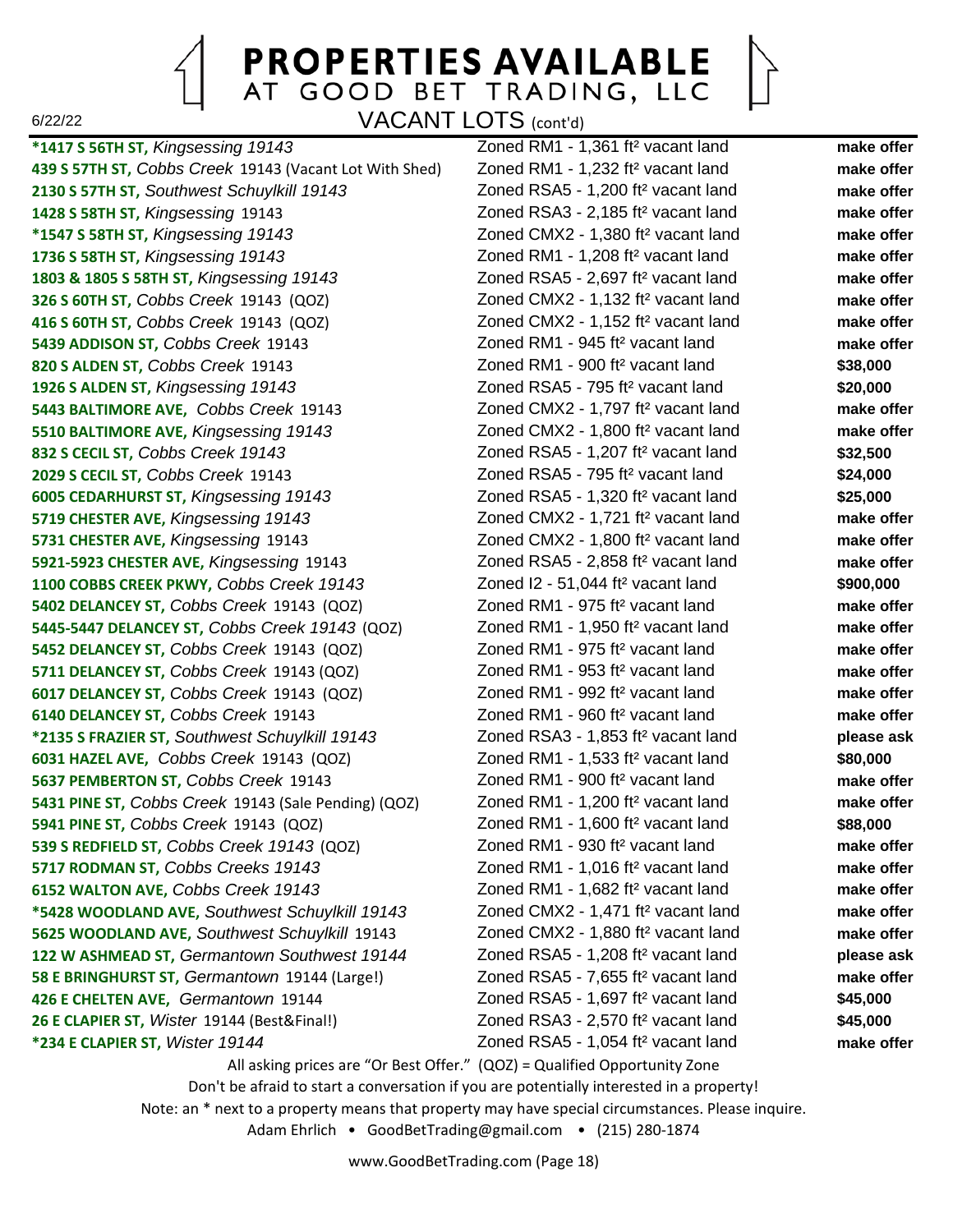# **PROPERTIES AVAILABLE** AT GOOD BET TRADING, LLC

VACANT LOTS (cont'd)

**537 N CREIGHTON ST,** *Germantown Morton 19144* Zoned RSA5 - 1,001 ft² vacant land **please ask \*54 E EARLHAM ST,** *Wister 19144* (QOZ) Zoned RSA5 - 711 ft² vacant land **\$18,000 4632 FERNHILL RD,** *Germantown Southwest 19144* Zoned RSA5 - 1,184 ft² vacant land **\$35,000 75 E GARFIELD ST,** *Wister 19144* Zoned RSA5 - 2,050 ft² vacant land **\$37,500 449 E HAINES ST,** *Germantown Morton* 19144 (QOZ) Zoned RSA3 - 2,276 ft² vacant land **please ask 707 E HAINES ST,** *Germantown East 19144* Zoned RSA5 - 1,447 ft² vacant land **please ask \*5612 HEISKELL ST,** *Germantown East 19144* Zoned RSA5 - 1,066 ft² vacant land **make offer 111 W LOGAN ST,** *Germantown Southwest 19144* (QOZ) Zoned RSA3 - 1,840 ft² vacant land **please ask 156 MANHEIM ST,** *Germantown Southwest* 19144 (Best&Final!) Zoned RSA3 - 3,186 ft² vacant land **\$70,000 5801 MC MAHON AVE,** *Germantown East 19144* Zoned RSA3 - 2,465 ft² vacant land **please ask 6133 MC MAHON AVE,** *Germantown Morton 19144* Zoned RSA5 - 1,081 ft² vacant land **please ask 5530 MORTON ST,** *Germantown East* 19144 Zoned RSA5 - 1,943 ft² vacant land **please ask \*1-05 W RITTENHOUSE ST,** *Germantown 19144* (QOZ) Zoned RSA5 - 301 ft² vacant land **make offer 39 E SEYMOUR ST,** *East Germantown* 19144 Zoned RSA5 - 4,144 ft² vacant land **please ask \*80 E SEYMOUR ST,** *Wister 19144* Zoned RSA5 - 780 ft² vacant land **make offer 88 E SEYMOUR ST,** *Wister* 19144 Zoned RSA5 - 1,261 ft² vacant land **\$45,000 218 W SEYMOUR ST,** *Germantown* 19144 (QOZ) Zoned RSA5 - 1,434 ft² vacant land **please ask 358 SHEDAKER ST,** *Wister 19144* Zoned RSA5 - 1,301 ft² vacant land **please ask 4815 SHELDON ST,** *Wister 19144* Zoned RSA5 - 4,952 ft² vacant land **make offer 4956 & 4958 SHELDON ST,** *Wister 19144* Zoned RSA5 - 4,471 ft² vacant land **make offer 4962, 4964, 4966 SHELDON ST,** *Wister* 19144 (Sale Pending!) Zoned RSA5 - 8,037 ft² vacant land **make offer 4963-4973 SHELDON ST,** *Wister 19144* Zoned RSA5 - 14,982 ft² vacant land **make offer 4983 SHELDON ST,** *Wister 19144 (Sale Pending!)* Zoned RSA5 - 2,503 ft² vacant land **make offer 5140 SHELDON ST,** *Wister 19144* Zoned RM1 - 2,146 ft² vacant land **make offer 150 W SYLVANIA ST,** *Germantown Southwest* 19144 (QOZ) Zoned RSA3 - 1,710 ft² vacant land **\$50,000 5025 TACOMA ST,** *Germantown Southwest 19144* Zoned RSA5 - 706 ft² vacant land **\$25,000 5134-36 WAKEFIELD ST,** *Germantown* 19144 Zoned RSA5 - 2,145 ft² vacant land **\$62,500 \*505 E WALNUT LN,** *Germantown Morton 19144* Zoned RSA3 - 2,500 ft² vacant land **\$50,000 35 & 37 W WISTER ST,** *Germantown Southwest 19144* Zoned RSA5 - 4,326 ft² vacant land **make offer 50 E WISTER ST,** *Wister 19144* Zoned RSA5 - 2,264 ft² vacant land **\$40,000 2803 JACKSON ST,** *Grays Ferry* 19145 Zoned RM1 - 617 ft² vacant land **\$75,000 1222 N 60TH ST,** *Carroll Park 19151* Zoned RM1 - 700 ft² vacant land **make offer 1317 N 60TH ST,** *Carroll Park 19151* Zoned RM1 - 1,290 ft² vacant land **make offer \*1409 N 62ND ST,** *Carroll Park 19151* Zoned RM1 - 1,541 ft² vacant land **make offer 537 N 63RD ST,** *Haddington* 19151 Zoned RM1 - 1,650 ft² vacant land **make offer 1516 N EDGEWOOD ST,** *Carroll Park 19151* Zoned RSA5 - 1,161 ft² vacant land **please ask \*413 N FELTON ST,** *Haddington 19151* Zoned RSA5 - 1,455 ft² vacant land **please ask 1400-02 N FELTON ST,** *Carroll Park* 19151 Zoned RM1 - 1,644 ft² vacant land **\$110,000 1411 N FELTON ST,** *Carroll Park* 19151 Zoned RM1 - 810 ft² vacant land **\$50,000 1466 N FELTON ST,** *Carroll Park* 19151 Zoned RM1 - 810 ft² vacant land **\$50,000 6002 W GIRARD AVE,** *Haddington 19151* Zoned CMX2 - 1,349 ft² vacant land **make offer \*8817R-47 DANBURY ST,** *Pennypack 19152* Zoned RSA3 - 26,191 ft² vacant land **make offer** All asking prices are "Or Best Offer." (QOZ) = Qualified Opportunity Zone

Adam Ehrlich • GoodBetTrading@gmail.com • (215) 280-1874 www.GoodBetTrading.com (Page 19)

Don't be afraid to start a conversation if you are potentially interested in a property! Note: an \* next to a property means that property may have special circumstances. Please inquire.